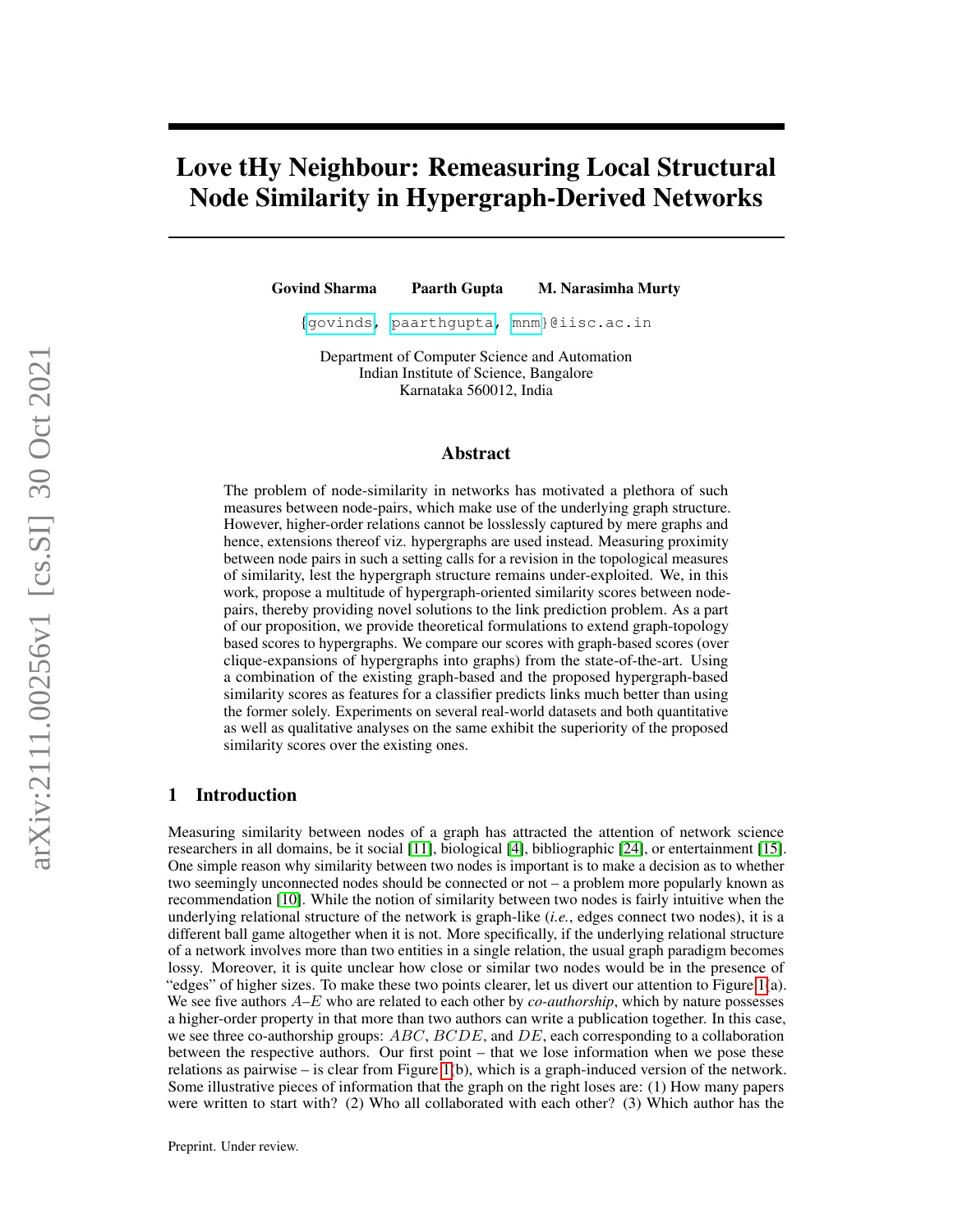

<span id="page-1-0"></span>Figure 1: A toy example showing the genesis of a co-authorship network from its originally occurring hypergraph (*i.e.*, its higher-order counterpart).

tendency to collaborate with larger teams? Secondly, while it makes sense about how close or far away two nodes are to each other in a graph (say, authors A and E in Figure [1\(](#page-1-0)b)), the same is not true for the relational structure on the left (Figure [1\(](#page-1-0)b)). The problem increases when we are asked to find the similarity between two nodes in such an scenario. As would be shown later, standard measures of node similarity do not transfer directly from the graph-domain to hypergraphs [\[6,](#page-13-4) [7\]](#page-13-5) – so are structures capturing higher order relations called.

*Multiple authors authoring a paper together*, or *multiple actors working on a movie project*, or *multiple proteins interacting with each other*, *etc.* are examples of such networks, and are better represented using *hypergraphs* instead. Hypergraphs are composed of arbitrary-sized edges called *hyperedges*, which losslessly capture information from higher-order relations. While most of the literature on node-similarity is focused on graphs, we deal with the same problem for hypergraphs<sup>[1](#page-1-1)</sup>. Moreover, any given hypergraph could be converted into a graph (although lossily) by simple heuristics, *weighted/unweighted clique-expansion* [\[28,](#page-14-1) [2\]](#page-13-6) being one of them. We call the resulting network a *hypergraph-expanded network* or *hypergraph-derived network*, that is, any network having an underlying hypergraph structure, *i.e.*, higher-order relations between vertices. The example in Figure [1\(](#page-1-0)b) is such a network.

It is well-known that local similarity measures (*e.g.*, *common neighbors* [\[22\]](#page-14-2)) prove to be powerful measures of node similarity, either by themselves [\[17\]](#page-14-3), or as classifier features [\[3\]](#page-13-7). However, while computing them, the underlying hypergraph structure remains hidden. This deprives the algorithm of any extra information such higher-order structure could have contributed towards. We exploit the underlying hypergraph structure and extend popular local (i.e., neighborhoodbased) similarity measures to their higher-order versions.

In the present work, we focus on exploiting the topological properties of the underlying hypergraph of a derived network to aid the process of measuring the similarity between two nodes. We restrict ourselves to local neighborhood based methods and argue using both information theory as well as via explicitly predicting links using the similarity scores. Our experiments include performing experiments on both temporal as well as non-temporal datasets.

We first provide a generic formulation to convert any neighborhood based pairwise score to hypergraphs in Section [3.](#page-2-0) Then in Section [4,](#page-5-0) we describe procedures to carefully prepare data and hypergraph-oriented features so as to carry out experiments. In Section [6,](#page-8-0) we perform experiments, that include both temporal as well as non-temporal datasets for the sake of completeness. We also compute mutual information scores to vouch for the relevance of our measures, and devise different feature combinations to test them in a supervised learning scenario. And finally, in Section [7,](#page-9-0) we compare our AUC scores with that of the baselines.

# Our Contributions

- 1. We formulate a theoretically-backed novel technique to convert graph topology-based pairwise node similarity measures into hypergraph-topology-based ones.
- 2. We extend the local neighborhood based node similarity scores to their hypergraph variants.

<span id="page-1-1"></span><sup>1</sup> Please note that by "node similarity on hypergraphs", we still refer to pairs of nodes (*links/edges*), *not* hyperlinks/hyperedges.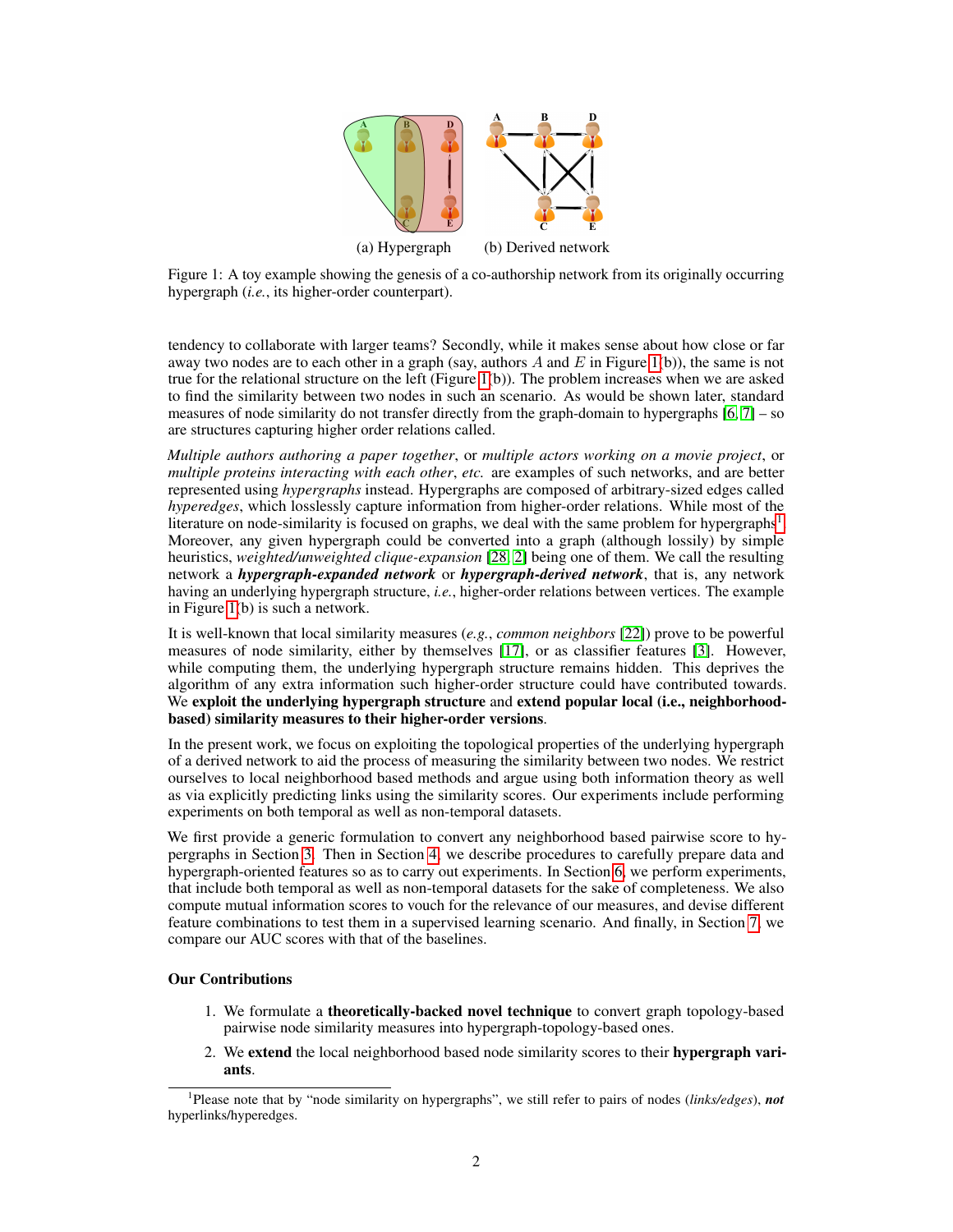- 3. We propose fair and unbiased novel data preparation algorithms, so that similarity computation could be performed on both temporal and non-temporal hypergraph networks.
- 4. We improve the quality of structural similarity between nodes by incorporating hypergraphs and the scores we formulate.

# 2 Background and Notation

<span id="page-2-1"></span>We define a *hypergraph* by  $H := (V, F)$ , where V denotes the set of its *vertices/nodes* and  $F \subseteq 2^V$ , its *hyperedges*. Its temporal variant, a *temporal hypergraph* is one wherein for each hyperedge  $f \in F$ , information about the time of its (first) occurrence is communicated via a function  $T_H : F \to \mathbb{R}$ . A *graph*, on the other hand, is denoted by  $G = (V, E)$  (with  $(V, E, T<sub>G</sub>)$  being its temporal variant), where  $E \subseteq \mathcal{P}_2(V)$ . A hypergraph  $H = (V, F)$  could be converted into a graph  $\xi(H) := (V, E)$  with E defined as  $\bigcup_{f \in F} \mathcal{P}_2(f)$ , a process known as *clique expansion* [\[2\]](#page-13-6). Refer to Table [1](#page-2-1) for a quick reference to notations.

| Symbol                              | <b>Definition</b>               |  |  |
|-------------------------------------|---------------------------------|--|--|
| V                                   | Set of nodes                    |  |  |
| $\mathcal{P}_k(\cdot)$              | $k$ -power set of a set         |  |  |
| $F\subseteq 2^V$                    | Set of hyperedges               |  |  |
| $E\subseteq\mathcal{P}_2(V)$        | Set of edges                    |  |  |
| $H=(V, F)$                          | Hypergraph                      |  |  |
| $G=(V,E)$                           | Graph                           |  |  |
| $S \in \mathbb{R}^{ V  \times  F }$ | Incidence Matrix                |  |  |
| $A \in \mathbb{R}^{ V  \times  V }$ | Adjacency Matrix                |  |  |
| $\Gamma: V \to 2^V$                 | Set of neighbors of a node      |  |  |
| $\tilde{\Gamma}: V \to 2^F$         | Set of hyperneighbors of a node |  |  |

Table 1: Notations used in this article

# <span id="page-2-0"></span>3 Formulating Similarities

Social scientists have long been involved in finding metrics that describe relations between entities in a network. It was Liben-Nowell, et al. [\[17\]](#page-14-3) who first formally accumulated topological similarity scores from the network science literature and showed that they are good measures by themselves. These similarity functions range from the earliest works of Katz [\[13\]](#page-13-8) and Adamic, et al [\[1\]](#page-13-9) to the then recent works by Newman, et al. [\[21\]](#page-14-4); and till date, topological similarity computation features have witnessed several advancements [\[19\]](#page-14-5). Nevertheless, though there have been several works pertaining to hypergraphs and their applications, no work in the literature (with exceptions to some works [\[16\]](#page-13-10), which use uniform/heterogeneous hypergraphs) utilizes usual (non-uniform, homogeneous) hypergraphs for similarity computation.

In this section, we set out to formally extend similarity computation scores in the literature from the graph- to the hypergraph-domain. For the same, we define an end-to-end process of carefully constructing such scores from existing graph-topology based ones. We first generalize graph-based (esp., local neighborhood based) scores via defining set-similarity functions taken from well-known local similarity computation paradigms, and then extend them to graphs (which is a usual, adjacencybased topology) and finally to a hypergraph (incidence-based) topology.

Our ultimate goal is to be able to predict links between an unlinked pair  $\{u, v\}$  of nodes given a hypergraph  $H$ . But in the literature, we find a plethora of techniques that make use of the existing graph structure, given graph G. Most such techniques are set-based, in that they take sets  $S_u, S_v$ corresponding to the nodes u, v in consideration, and assign a prediction score to the pair  $\{u, v\}$ .

#### 3.1 The Case of Common-Neighbors

For a pair of nodes  $\{u, v\}$ , the common-neighbors (CN) technique takes sets  $S_u$  and  $S_v$  to be *neighbors* of u and v respectively, and computes the cardinality of their intersection. In essence, CN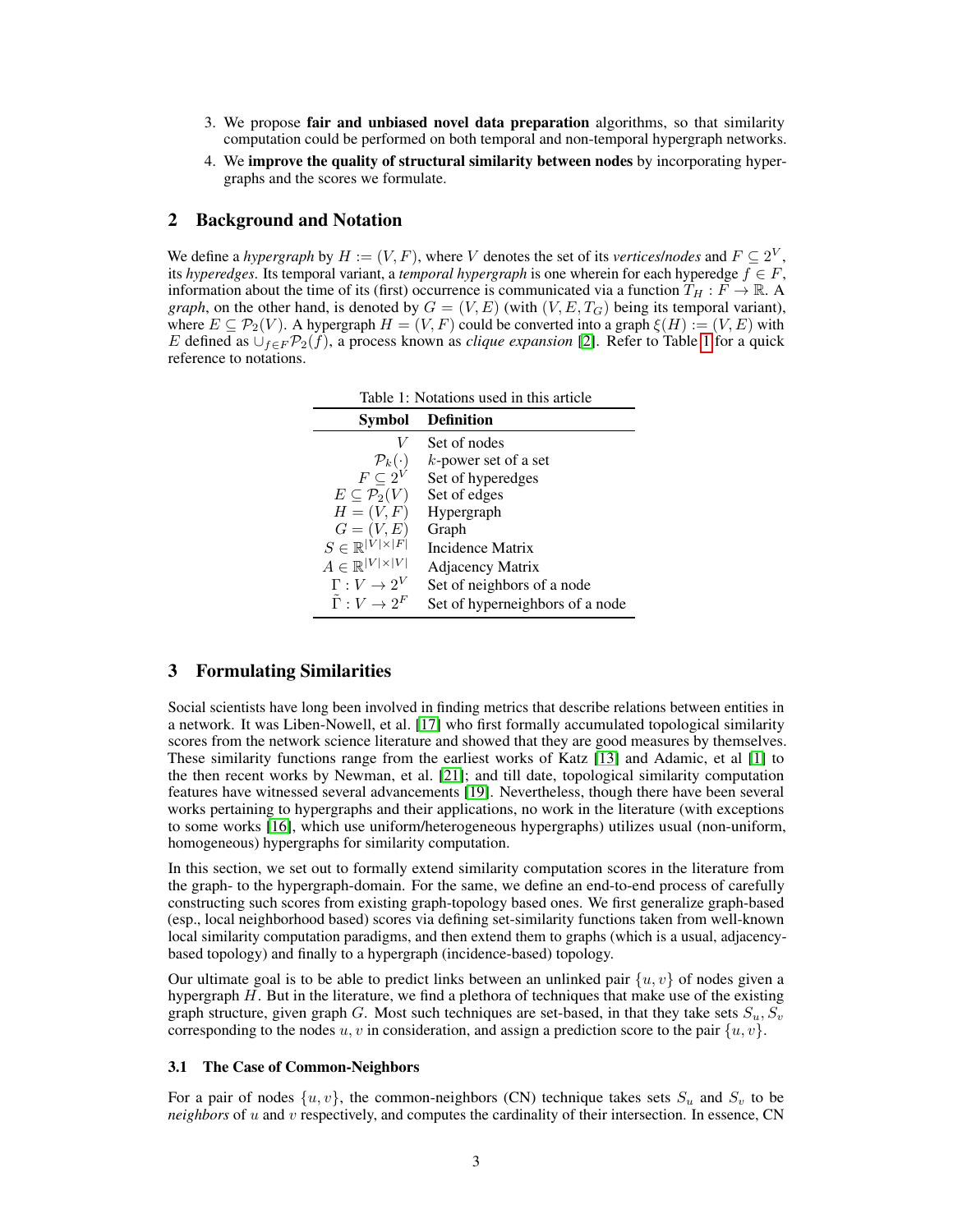makes use of two major concepts: "neighborhood", and "intersection". Now, if one were to compute the hypergraph-equivalent to CN, one would have to use a concept equivalent to "neighborhood". A simple option would be to consider "hyperneighborhood" instead (ref. Table [1\)](#page-2-1). In other words, the hypergraph equivalent of CN for u, v could be defined as the *number of hyperedges incident on both* u *and* v; but since the nodes are unlinked in the first place, there would be no common hyperedges! Thus, this option *fails*. However, we still want to use the "common-neighbor" paradigm on hypergraphs.

Hence, first consider pairs of hyperedges  $f_u, f_v \in F$ , one incident to  $u$  ( $u \in f_u$ ) and the other to v ( $v \in f_v$ ), and count their "intersection"  $|f_u \cap f_v|$ . And since  $f_u$  and  $f_v$  are precisely the hyperneighbors  $(\tilde{\Gamma})$  of u and v, we have combined the two concepts of "hyperneighborhood" and "intersection", and thus, have extended CN to hypergraphs. But since each choice of  $f_u, f_v$  would give a number  $|f_u \cap f_v|$ , we would have an  $|\overline{\Gamma}(u)| \times |\overline{\Gamma}(v)|$  matrix of intersection-counts. A suitable *matrix norm* could then be used to convert this matrix into a single number, which would be used as a feature for similarity computation.

Extending this formalization to all local-neighborhood [\[12\]](#page-13-11) based similarity computation scores is the ultimate goal of this section. In order to do that, we define the notions of a *set similarity function*  $\varphi$ , a *node similarity function*  $\omega$ , and a *node-similarity matrix-function*  $\psi$ . For ease of transference of any set-similarity notion to node pairs, we also define two functionals (functions that map functions to functions): an *adjacency functional*  $\alpha$  (to use set-similarity functions as similarity computers in graphs) and an *incidence functional*  $||\eta||$  (to use them as similarity computers in hypergraphs). An intermediate concept: *incidence matrix-functional* η has to be defined, so that it could be composed with a matrix norm to obtain incidence-based node-similarity measures.

### 3.2 Extending Similarities to Hypergraphs

Given a hypergraph  $H = (V, F)$ , for each vertex pair  $\{u, v\} \in \mathcal{P}_2(V)$ , we define functions that quantify the proximity between vertices  $u$  and  $v$ .

Define a set similarity function as  $\varphi : \mathcal{P}_2(2^V) \to \mathbb{R}$  as a function that assigns to an unordered pair of vertex sets,  $U, U' \in 2^V$ , a real number  $\varphi(\{U, U'\})$  corresponding to a measure of similarity between the sets. A list of known set-similarity functions has been included in Table [2.](#page-3-0) Let  $\Phi := \mathbb{R}^{\mathcal{P}_2(2^V)}$  represent all set-similarity functions over V. We then define a **node similarity function** as  $\omega : \mathcal{P}_2(V) \to \mathbb{R}$  that assigns to a pair of nodes  $u, v \in V$ , a similarity score  $\omega({u, v}) \in \mathbb{R}$ . Let  $\Omega := \mathbb{R}^{\mathcal{P}_2(V)}$  denote the set of all node-similarity functions over V. At this point, we also define an adjacency functional  $\alpha : \Phi \to \Omega$  that maps each set-similarity function  $\varphi \in \Phi$  to a nodesimilarity function  $\omega = \alpha(\varphi) \in \Omega$  defined as  $\alpha(\varphi)(\{u, v\}) := \varphi(\{\Gamma(u), \Gamma(v)\}).$ 

| Common Neighbor, $\varphi_{CN}$         | $ U \cap U' $                                                                                     |
|-----------------------------------------|---------------------------------------------------------------------------------------------------|
| Jaccard Coefficient, $\varphi_{JC}$     | $( U \cap U' )/( U \cup U' )$                                                                     |
| Association Strength, $\varphi_{AS}$    | $( U \cap U' )/( U  \cdot  U' )$                                                                  |
| Cosine Similarity, $\varphi_{CS}$       | $( U \cap U' )/(\sqrt{ U  \cdot  U' })$                                                           |
| NMeasure, $\varphi_{NM}$                | $( U \cap U' )/(\sqrt{ U ^2+ U' ^2})$                                                             |
| MinOverlap, $\varphi_{MnO}$             | $( U \cap U' )/(\min\{ U ,  U' \})$                                                               |
| MaxOverlap, $\varphi_{MxO}$             | $( U \cap U' )/(\max\{ U ,  U' \})$                                                               |
| Adamic Adar, $\varphi_{AA}$             | $\sum_{u\in U\cap U'} 1/\log( \Gamma(u) )$                                                        |
| Pearson Correlation, $\varphi_{PC}$     | $ V {\cdot} U{\cap}U' {-} U {\cdot} U' $<br>$\sqrt{( V \cdot U  -  U ^2)( V \cdot U'  -  U' ^2)}$ |
| Preferential Attachment, $\varphi_{PA}$ | $ U \cdot U' $                                                                                    |

<span id="page-3-0"></span>Table 2: Set Similarity Functions for a graph  $G = (V, E)$ . Here,  $U, U' \subseteq V$  and  $\Gamma(u)$  represents the neighbors of a node  $u \in V$ .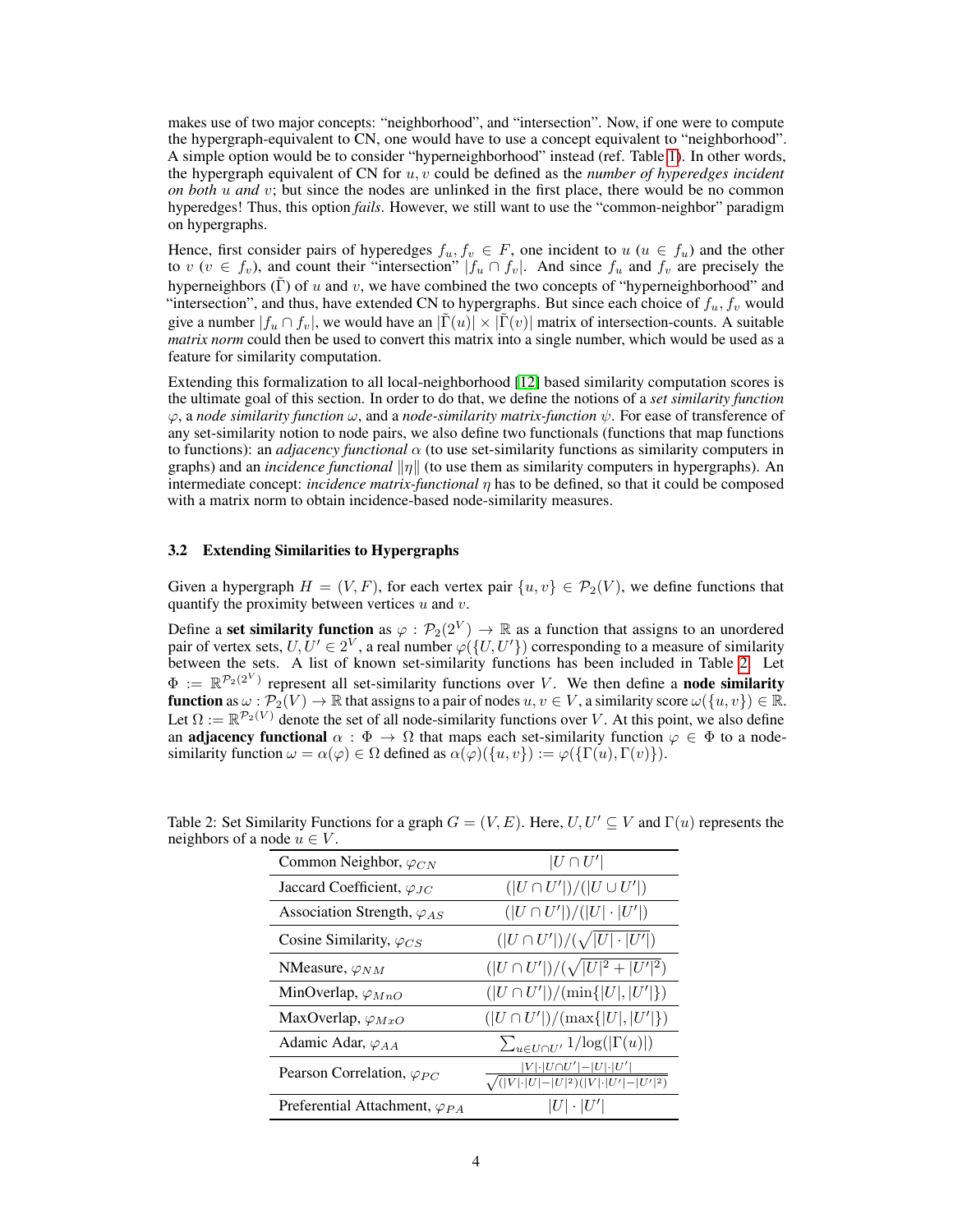In order to extend this successfully to hypergraphs, we define a node-similarity matrix-function as  $\psi : \mathcal{P}_2(V) \to \mathcal{M}_{\mathbb{R}}$  to be one that assigns to a pair of nodes  $u, v \in V$ , multiple similarity scores arranged in a real matrix  $\psi(\{u, v\}) \in \overline{\mathcal{M}}_{\mathbb{R}}$ . Let the set of all such functions for V be denoted by  $\Psi := \mathcal{M}_{\mathbb{R}}^{\mathcal{P}_2(V)}$ , where  $\mathcal{M}_{\mathbb{R}} := \bigcup_{m,n \in \mathbb{N}} \mathbb{R}^{m \times n}$  denotes the set of all real-valued finite-dimensional matrices. Then for a hypergraph, we define an **incidence matrix-functional**  $\eta : \Phi \to \Psi$  that maps each set-similarity function  $\varphi \in \Phi$  to a node-similarity matrix-function  $\psi = \eta(\varphi) \in \Psi$  defined as

$$
\eta(\varphi)(\{u,v\}) := \begin{bmatrix} \varphi(f_1, f_1') & \cdots & \varphi(f_1, f_n') \\ \vdots & \ddots & \vdots \\ \varphi(f_m, f_1') & \cdots & \varphi(f_m, f_n') \end{bmatrix} \in \mathbb{R}^{m \times n},
$$

As discussed above, multiple matrix norms could be used to convert this matrix to a real number. Some of them are: (i) *Max-norm*:  $||X||_{max} := \max_{i,j} \{X_{ij}\},$  (ii) *Avg-norm*:  $||X||_{avg} := \frac{1}{m \cdot n} \sum_{i,j} X_{ij},$ (iii) *L1-norm*:  $||X||_1 := \sum_{i,j} |X_{ij}|$ , and (iv) *L2-norm*:  $||X||_2 := \sqrt{\sum_{i,j} |X_{ij}|^2}$ .

Finally, the composition of a matrix norm with the incidence matrix-functional forms an **incidence functional,** defined as  $\eta : \Phi \to \Psi$ , which ultimately gives a functional  $\|\eta\| : \Phi \to \Omega$ , defined as  $\varphi \mapsto ||\eta||(\varphi) := ||\eta(\varphi)|| \in \Omega$ , mapping pairs  $\{u, v\} \in \mathcal{P}_2(V)$  to incidence-based similarities  $\|\eta(\varphi)(\{u, v\})\| \in \mathbb{R}$ .

Of the functionals defined above, the adjacency and the incidence functionals make use of *neighbors* and *hyperneighbors* respectively to transfer set-similarity functions to node-similarity in graphs and hypergraphs respectively.

#### 3.2.1 Illustration with Common Neighbors

For the sake of further clarity, we demonstrate the case for Common Neighbors. We first pick  $\varphi_{CN} \in$  $\Phi$  (as defined in Table [2\)](#page-3-0) as the set similarity function. The adjacency functional  $\alpha$  maps  $\varphi_{CN}$  to a node similarity function  $\omega_{CN} := \alpha(\varphi_{CN}) : \mathcal{P}_2(V) \to \mathbb{R}$ , defined by  $\{u, v\} \mapsto \varphi_{CN}(\Gamma(u), \Gamma(v)) :=$  $|\Gamma(u) \cap \Gamma(v)|$ , the usual common-neighbor criterion for similarity computation in graphs. Moving to the incidence (hypergraph) domain, we first use the incidence matrix-functional  $\eta$  to map  $\varphi_{CN}$  to a node-similarity matrix-function  $\psi_{CN} := \eta(\varphi_{CN}) : \mathcal{P}_2(V) \to \mathcal{M}_{\mathbb{R}}$ . If  $\Gamma(u) = \{f_1, \ldots, f_m\}$  and  $\tilde{\Gamma}(v) = \{f'_1, \ldots, f'_n\}$ , then  $\eta(\varphi_{CN})(\{u, v\})$  is a matrix whose  $(i, j)$ <sup>th</sup> entry would be. If a matrix norm such as  $\|\cdot\|_{max}$  is chosen, we get the incidence functional,  $\|\eta\|_{max}$ , that gives us the node similarity function  $\omega_{HCNM}(\{u, v\})$  as

$$
\|\eta\|_{max}(\varphi_{CN})(\{u,v\}) = \max_{(f,f')\in\tilde{\Gamma}(u)\times\tilde{\Gamma}(v)}\{|\varphi_{CN}(\{f,f'\})|\},\
$$

where  $\varphi_{CN}(f_i, f'_j) = |f_i \cap f'_j|.$ 

#### 3.3 Sanity Check for Hypergraph-based Similarities

For the sake of establishing the sanity of the recently developed mechanism, we have the following lemma.

**Lemma 1.** The Common-Neighbor set similarity function  $\varphi_{CN}$ , when used to define an incidence*based node similarity function*  $\|\xi(\varphi)\|$ *, for a graph*  $G = (V, E)$ *, assigns to each pair*  $\{u, v\} \in \mathcal{P}_2(V)$ *, a similarity score that is proportional to a constant power of the original score. That is,*

$$
\|\xi(\varphi)\|(\{u,v\}) = \lambda \cdot (\alpha(\varphi)(\{u,v\}))^{\beta},\tag{1}
$$

*for at least one matrix norm*  $\|\cdot\|$ *, and for some scalars*  $\lambda, \beta > 0$ *.* 

*Proof.* Suppose we have  $G = (V, E)$  as a usual undirected graph. For nodes  $u, v \in V$  s.t.  $u \neq v$ , if  $\Gamma(u) := \{x_1, x_2, \ldots, x_m\}$  and  $\Gamma(v) := \{y_1, y_2, \ldots, y_n\}$ , we get hyperneighbors

$$
\tilde{\Gamma}(u) = \{ \{u, x\} \mid x \in \Gamma(u) \}
$$
\n<sup>(2)</sup>

$$
= \{ \{u, x_1\}, \{u, x_2\}, \dots, \{u, x_m\} \}.
$$
 (3)

Similarly,

$$
\tilde{\Gamma}(v) = \{\{v, y_1\}, \{v, y_2\}, \dots, \{v, y_n\}\}.
$$
\n(4)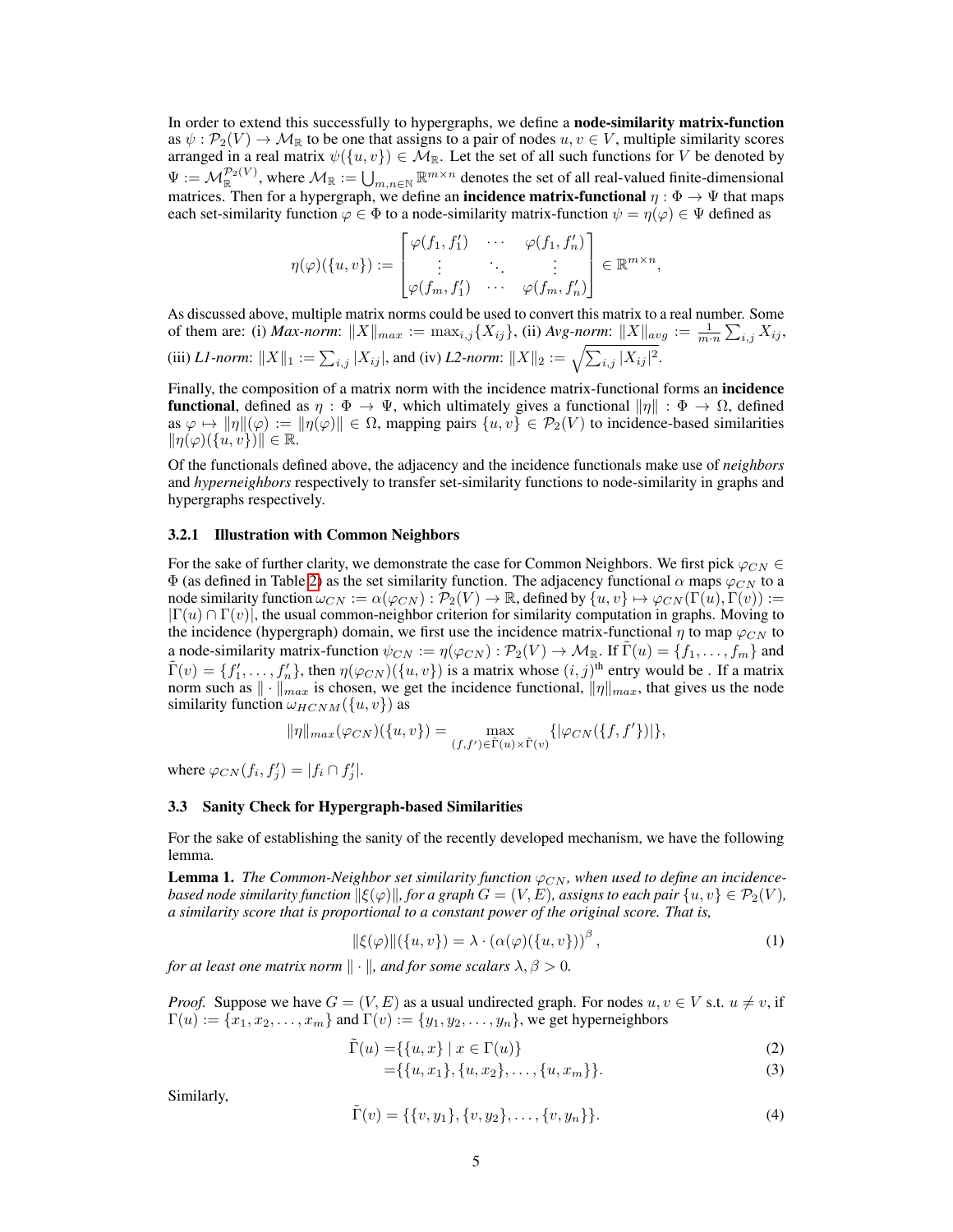Now, if we take the matrix norm to be L1  $(\|\cdot\|)$ , we have:

$$
\|\xi(\varphi_{CN})(\{u,v\})\|_1 = \left\|(\varphi_{CN}(\{\{u,x_i\},\{v,y_j\}\}))_{\substack{1 \le i \le m \\ 1 \le j \le n}}\right\|_1
$$
  
\n
$$
= \left\| (\{\{u,x_i\} \cap \{v,y_j\}\})_{\substack{1 \le i \le m \\ 1 \le j \le n}}\right\|_1
$$
  
\n
$$
= \sum_{\substack{1 \le i \le m \\ 1 \le j \le n}} 1(x_i = y_j) = |\Gamma(u) \cap \Gamma(v)|
$$
  
\n
$$
= \varphi_{CN}(\{\Gamma(u),\Gamma(v)\}) = \alpha(\varphi_{CN})(\{u,v\})
$$
 (5)

<span id="page-5-1"></span>Taking different matrix norms, we get scores as shown in the table below (Table [3\)](#page-5-1).

Table 3: Similarity scores between u and  $v$  ( $\varphi_{CN}$ ) when hypergraph is actually a graph.

| Norm              | $\ \xi(\varphi_{CN})(\{u,v\})\ $                                                                                           |
|-------------------|----------------------------------------------------------------------------------------------------------------------------|
| $\ \cdot\ _{max}$ | $\mathbb{1}(\varphi_{CN}(\{\Gamma(u),\Gamma(v)\})>0)$                                                                      |
| $\ \cdot\ _{avg}$ | $\frac{1}{ \Gamma(u) \cdot  \Gamma(v) }\cdot \varphi_{CN}(\{\Gamma(u),\Gamma(v)\})\ \varphi_{CN}(\{\Gamma(u),\Gamma(v)\})$ |
| $\ \cdot\ _1$     |                                                                                                                            |
| $\ \cdot\ _2$     | $\sqrt{\varphi_{CN}(\{\Gamma(u),\Gamma(v)\})}$                                                                             |

It could be observed that when  $\|\cdot\|_1$  is used as matrix norm,  $\varphi_{CN}$  becomes the same for both hypergraphs and graphs (*i.e.*,  $\lambda = \beta = 1$ ). Scores from the other norms act as extra features that we get as a result of the "incidence matrix" interpretation of a graph. The same procedure when repeated for  $\varphi_{AA}$ ,  $\varphi_{JC}$ , and other similarity scores gives us either the same graph score, or a scalar multiple of a power of it. П

Note: It needs to be understood that *complete equality is not required*, since ultimately, we use graph features along with hypergraph ones (macro/micro combinations for GH, WH, etc.). Also, the hypergraph based scores act as new features that come from the incidence matrix interpretation of the hypergraph (even if it is a graph).

# <span id="page-5-0"></span>4 Methodology

#### <span id="page-5-3"></span>4.1 Data Preparation and Preprocessing

```
Algorithm 1: STRUCTURALSPLIT(H, r) for hypergraph data
  Input : Hypergraph H = (V, F)Split ratio r \in [0, 1]Output : Train hyperedges F_{tr}Test links E_{te}1 E \leftarrow \{\}2 for f \in F do
3 for e \in \mathcal{P}_2(f) do
4 \vert if e \notin E then
 \begin{array}{c|c|c|c} 5 & | & | & E \leftarrow E \cup \{e\} \end{array}6 E_{te} \leftarrow \text{SAMPLE}(E, \lceil (1 - r) \cdot |E| \rceil)7 F_{tr} \leftarrow \text{CLEANHYPEREDGES}(F, E_{te})8 return F_{tr}, E_{te}
```
Given a hypergraph (temporal or non-temporal), we need to convert it into a form that is consumable in the similarity computation setting, so that we are able to calculate both graph- and hypergraph-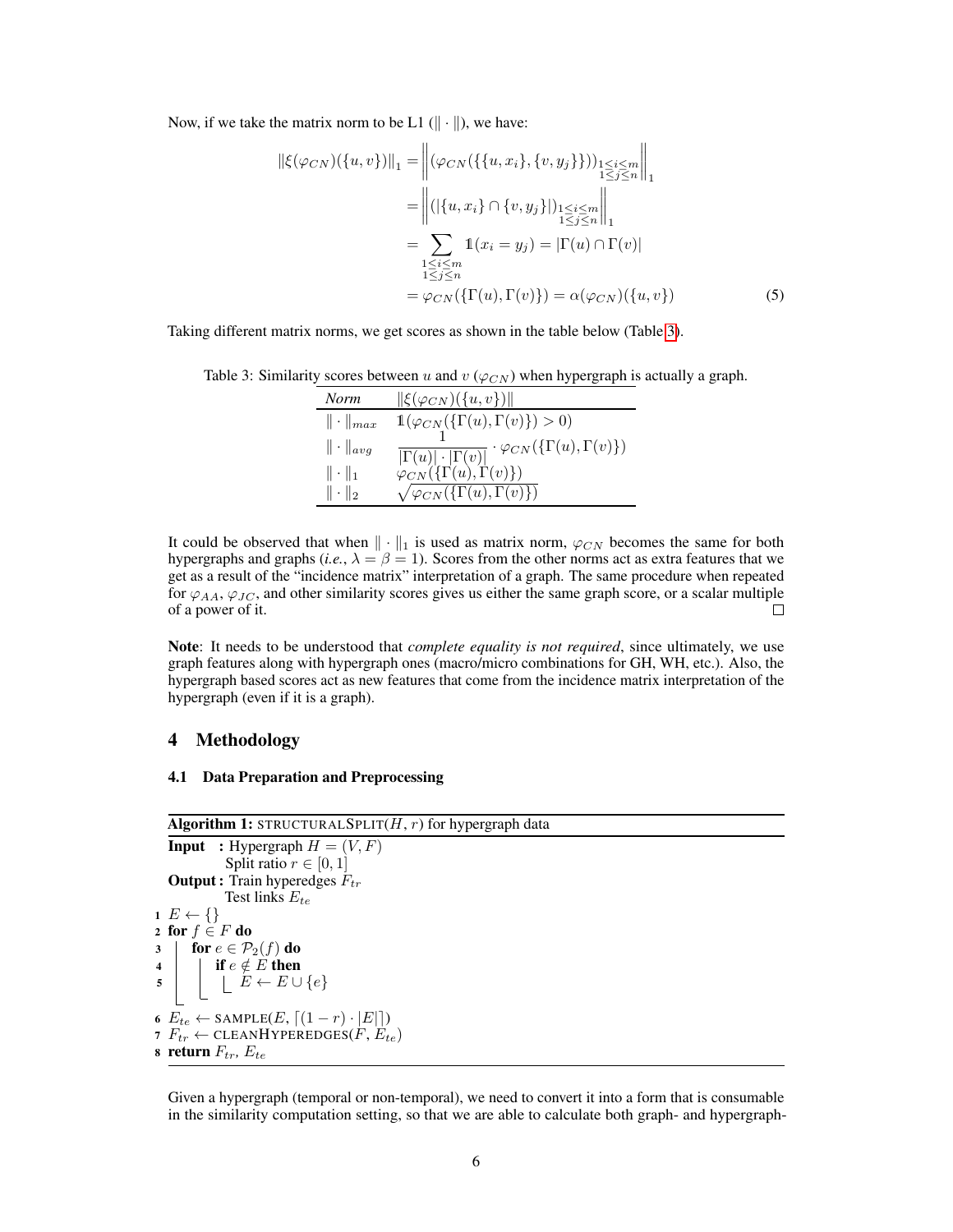**Algorithm 2:** CLEANHYPEREDGES( $F, E$ ) to remove edge-information in  $E$  from hyperedges  $F$ 

```
Input : Set of hyperedges FSet of edges E
    Output : Cleaned-up hyperedges F_{−E}1 EF: E \rightarrow 2^F2 F_{-E} \leftarrow F3 for \{u, v\} \in E do
 4 \left[ EF[\{u, v\}] \leftarrow \{f \in F \mid u, v \in f\}5 for \{u, v\} \in E do
 6 for f \in EF[\{u, v\}] do
 7 | f_{-u} \leftarrow f \setminus \{u\}8 | f_{-v} \leftarrow f \setminus \{v\}9 \vert \quad \vert \quad F_{-E} \leftarrow (F_{-E} \setminus \{f\}) \cup \{f_{-u}, f_{-v}\}10 \left[\begin{array}{c}E\left[\{u,v\}\right]\leftarrow EF[\{u,v\}]\setminus\{f\}\end{array}\right]11 \vert for w \in f \setminus \{u, v\} do
12 \vert \quad \vert \quad if \{u, w\} \in E then
13 \Big| \Big| \Big| \Big| \Big| \Big| \Big| \Big| \Big| \Big| \Big\{ H\Big\{ \Big\} \Big\} \Big\{ \Big\{ \Big\} \Big\{ \Big\} \Big\{ \Big\} \Big\{ \Big\} \Big\{ \Big\} \Big\{ \Big\} \Big\{ \Big\} \Big\{ \Big\} \Big\{ 14 \vert if \{v,w\} \in E then
 15 \vert \vert \vert \vert EF[\lbrace v,w \rbrace] \leftarrow (EF[\lbrace v,w \rbrace] \setminus \lbrace f \rbrace) \cup \lbrace f_{-u} \rbrace16 return F_{-E}
```
based features readily. We prepare data separately for temporal and structural similarity computation settings.

#### 4.1.1 Temporal Processing

In the temporal setting, we have a timed hypergraph,  $H = (V, F, T_H)$  with us. Unweighted and weighted clique expansions of H give  $G = (V, E, T_G)$  and  $G_w = (V, E, T_G, w)$  respectively.

In short, we have timed graphs G and  $G_w$  with us now. Now, a *split-ratio* parameter  $\rho \in [0,1]$  is selected. The graph timeline (image of T under E)  $T(E) := \{t_1, \ldots, t_{n_T}\} \subseteq \mathbb{R}$  could be defined as a set of  $n_T$  time-stamps for which, *w.l.o.g.*, let  $t_1 < \cdots < t_{n_T}$ . If a time-threshold index is now defined as  $\tau := \left[ (1 - \rho) \cdot n_T \right]$ , we could divide the timeline into train- and test-periods<sup>[2](#page-6-0)</sup>  $T_{tr} := \{t_1, \ldots, t_\tau\}$ and  $T_{te} := \{t_{\tau+1}, \ldots t_{n_T}\}$  respectively. This leads us to edge sets  $E_{tr} := \{e \in E \mid T(e) \in T_{tr}\}\$ and  $E_{te} := \{e \in E \mid T(e) \in T_{te}\}$ , denoting edges formed in the train and test periods respectively. Similarly, we define  $F_{tr} := \{f \in F \mid T(f) \in T_{tr}\}\$ as the hyperedges that were formed in the train period.

#### 4.1.2 Structural Processing

Structural processing is easier than temporal, since hyperedges are non-timed. Formally, we start with a hypergraph  $H = (V, F)$ , which gets converted into graphs  $G = (V, E)$  and  $G_w = (V, E, w)$  as before. A similar split-ratio  $\rho \in [0, 1]$  is selected, and if  $m := |E|$ , we randomly delete  $m_{te} := [\rho \cdot m]$ number of edges from the graph, which has to be predicted later. In other words, a random sample  $E_{te} \subseteq E$  is selected such that  $|E_{te}| = m_{te}$ . As a result, we get the set of test edges  $E_{te}$ .

We now discuss the preparation of the train hypergraph, whose topology would be used while predicting links. In the temporal case, we simply ignored hyperedges  $F_{te}$  from the test period and what remained was  $F_{tr}$ . But here, we have no temporal information, and the train-test split is done at random, which successfully separates  $E_{tr}$  from  $E_{te}$ , but not  $F_{tr}$  from  $F_{te}$ , since there are no well-defined concepts of "train period" or "test period" here.

Let us analyze the situation closely. Before continuing further, let us extend the hyperneighborhood function to edges:  $\tilde{\Gamma}: E \to 2^F$  defined as  $e \mapsto \tilde{\Gamma}(e) := \{f \in F \mid e \subseteq F\}$ . The question is: which

<span id="page-6-0"></span><sup>&</sup>lt;sup>2</sup>Please note that the terms 'train period' and 'test period' is akin to the formulation by Liben-Nowell, et al. [\[17\]](#page-14-3) and should not be confused with train and test datasets in supervised learning.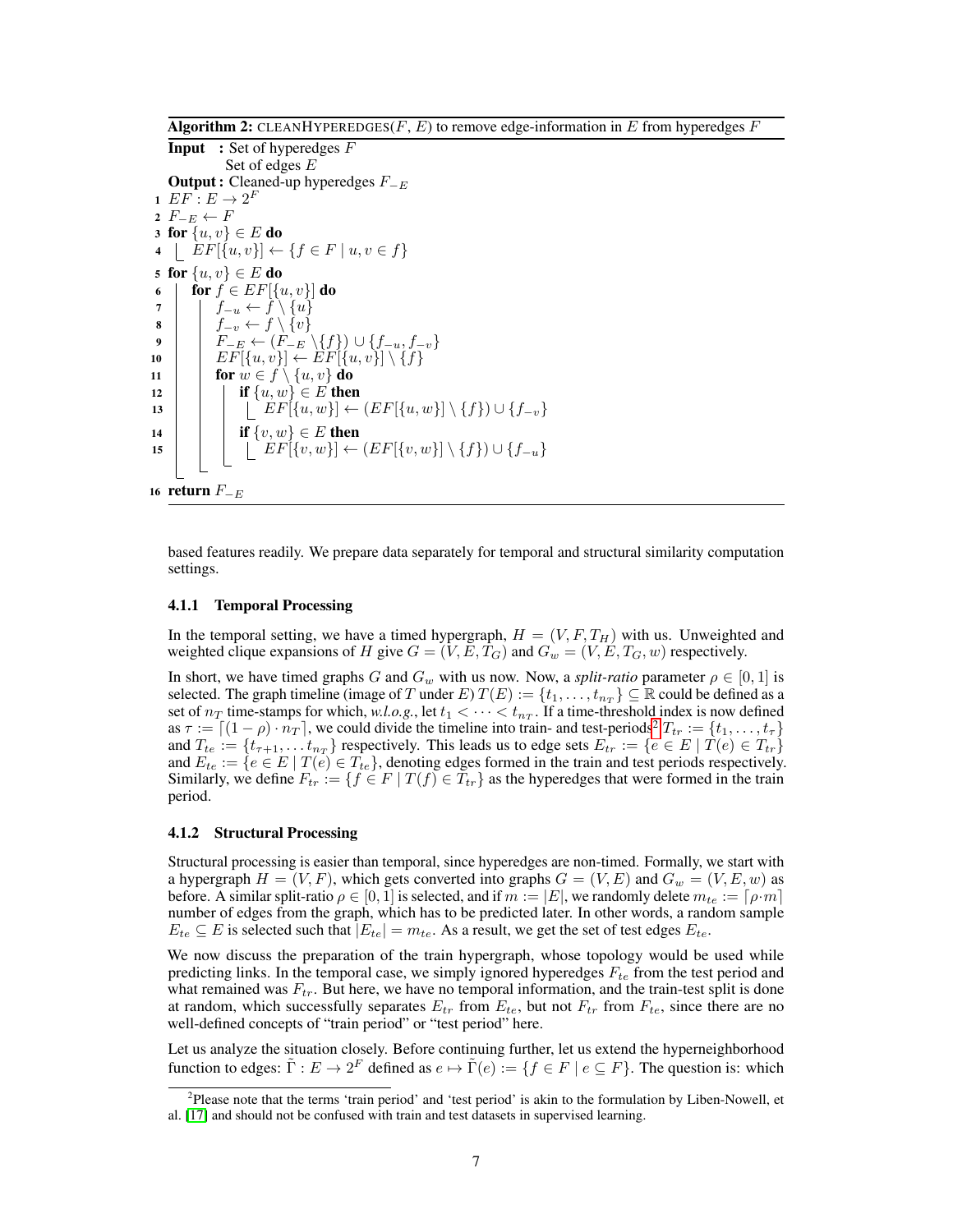hyperedges should be included in the train set so that information from them could be used while predicting test links  $E_{te}$ ?

Choosing all hyperedges  $F$  as  $F_{tr}$  would *trivialize* the very task of similarity computation and we would end up predicting all links with a 100% accuracy using only one feature: "common hyperneighbors"! And, on the other hand, using only those hyperedges that are not supersets of any test edge, i.e.,  $F_{tr} = \{f \in F \mid f \not\supseteq e \; \forall e \in E_{te}\}\$  would *deprive* us of many links that a "hyperedge" *minus* a test edge" would have otherwise provided. We go with neither of the options and choose to "strip" each test edge off of a potential train hyperedge. A detailed procedure has been described in Algorithm [1,](#page-5-2) which in turn uses Algorithm [2](#page-6-1) to clean away information about any test edge from the hyperedges, finally giving us a rich train hypergraph for similarity computation.

Finally, we get train hypergraph  $H_{tr} := (V, F_{tr})$ , and test edges  $E_{te}$ . The similarity computation problem would be to predict new links (i.e., those not already present in  $E_{tr}$ ) using information from the hypergraph topology  $H_{tr}$ ; predictions will later be evaluated using test set  $E_{te}$ .

#### <span id="page-7-0"></span>4.2 Computing Graph Features

We had earlier listed certain set-similarity functions in Table [2.](#page-3-0) Let use take the corresponding link predictors (let us call them *base predictors*) from the literature [\[17,](#page-14-3) [12\]](#page-13-11) and hence get ten different similarity computation scores for each pair of nodes in a given dataset. More specifically, we take the adjacency node similarity function  $\alpha(\varphi_i)$  where  $\alpha$  and  $\varphi$  are used as per Section [3](#page-2-0) (where base predictor,  $i \in \{AA, JC, AS, CS, NM, MnO, MxO, AA, PC, PA\}$  to find scores for each pair. We repeat this exercise for the edge-weighted version of the graph (using weighted scoring functions defined in [\[12\]](#page-13-11)). Finally, for each hypergraph, corresponding to each base predictor, we have two different graph-based topological scores per node pair, which we denote by G (for unweighted graph) and W (for weighted graph) respectively.

#### <span id="page-7-1"></span>4.3 Computing Hypergraph Features

Similar to Section [4.2,](#page-7-0) also compute scores for the hypergraph-variations of the base-predictors. This involves computing the node-similarity matrix-function  $\psi$  for each of the set similarity functions mentioned in Table [2,](#page-3-0) followed by the application of the four matrix norms defined earlier to obtain a single numeric score for each pair. In summary, we compute the incidence node similarity function via  $\|\eta(\varphi_i)\|$ , where  $\varphi$ ,  $\eta$ , and  $\|\|$  are as defined earlier, and Table [2.](#page-3-0) For each hypergraph, corresponding to each base predictor, we have four different hypergraph-based topological scores per node pair, which we denote by  $H_m$ ,  $H_a$ ,  $H_1$ , and  $H_2$ .

# 5 Related work

Computing similarity scores has a vast literature, and covering it in whole is beyond the scope of the present work. The reader is redirected to some excellent review works [\[26,](#page-14-6) [18,](#page-14-7) [19\]](#page-14-5), which provide an intelligible coverage of the similarity computation ecosystem. Although the concept wasn't new to network scientists, and there have been vintage works on predicting new relations in networks ([\[13\]](#page-13-8)), the first formal work on similarity computation could be credited to Liben-Nowell, et al. [\[17\]](#page-14-3). They brought together multiple similarity scores to solve the problem, scores both new and existing [\[13,](#page-13-8) [1,](#page-13-9) [22\]](#page-14-2). Even since, many interesting directions to solve the similarity computation problem in networks were taken.

However, almost all works that use hypergraph networks (with the exception of Li et al. [\[16\]](#page-13-10), who deal with heterogeneous, uniform hypergraphs only) do not consider the underlying hypergraph structure after the network gets expanded to a graph. Recently, there has been interest in the areas of hyperlink (or simplex, or merely hyperedge) prediction as well, which acknowledges the fact that there is a loss of information when a hypergraph is converted to a graph [\[27,](#page-14-8) [5\]](#page-13-12).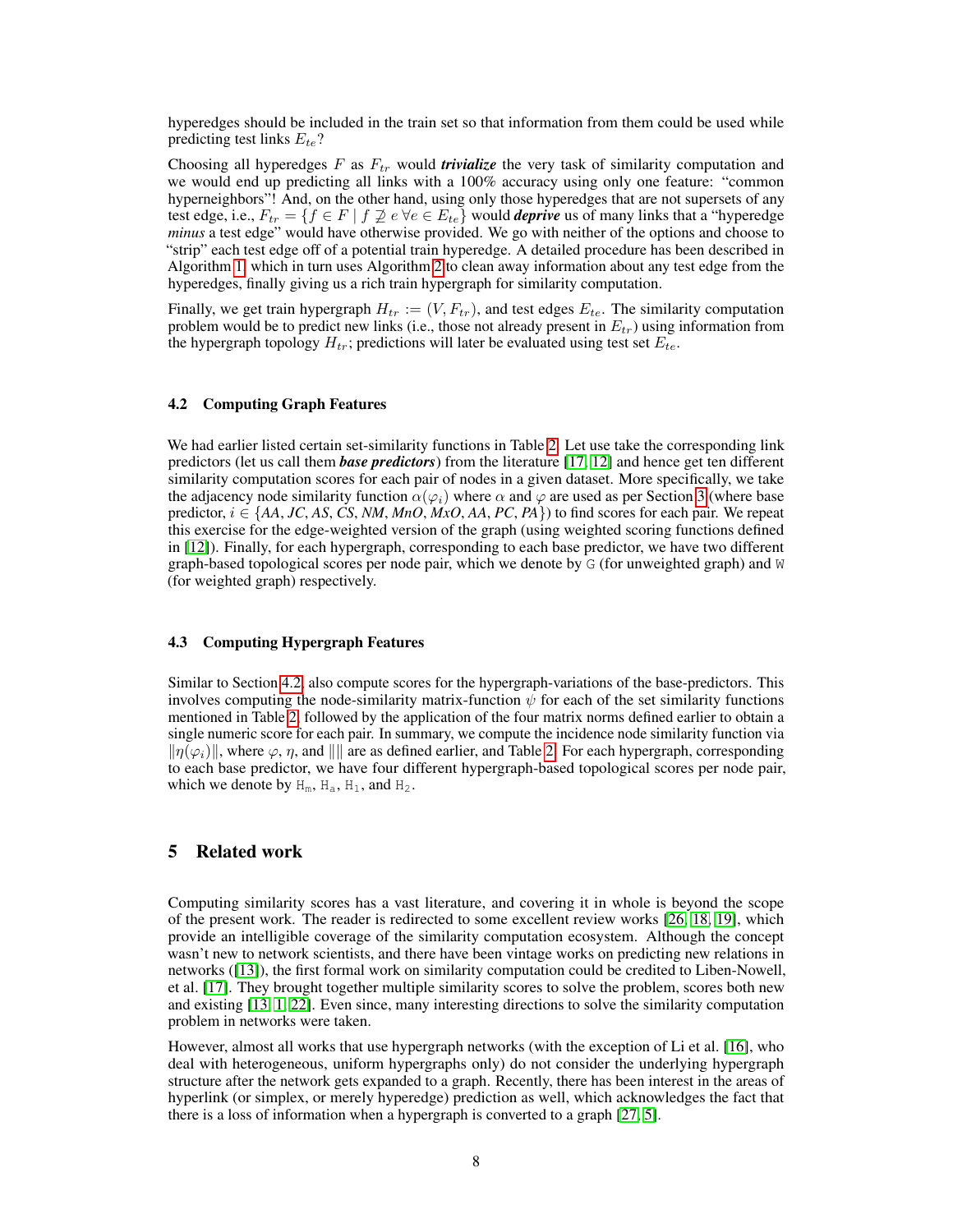# <span id="page-8-0"></span>6 Experiments

### <span id="page-8-4"></span>6.1 Datasets

We use a multitude of hypergraph datasets, mainly from Benson, et al. [\[5\]](#page-13-12), from where we pick six datasets. A brief account of all of them is as follows:

- A email-Enron: In an organization (Enron Corporation), an *email communication* between *employee* nodes represents a hyperedge [\[14\]](#page-13-13).
- B contact-high-school: In a high-school setting, nodes represent *school students*, and a hyperedge is formed between *individuals that are spatially close* to each other at a given time instance [\[20\]](#page-14-9).
- C NDC-substances: Nodes signify *chemical substances*, and a hyperedge represents a set of these substances used in a particular *drug*.
- D tags-math-sx: Again, it is a dataset from the same mathematical forum as above, only that the nodes denote *mathematical tags*, and a hyperedge is formed over all *tags that a particular question is associated with*.
- E **threads math-sx**: Users on a mathematics discussion forum<sup>[3](#page-8-1)</sup> form nodes and a *group of users involved in a particular question thread* forms a hyperedge.
- F coauth-DBLP: Nodes represent *authors* and a hyperedge, a group of all *authors that wrote a paper together*.

Refer to [\[5\]](#page-13-12) for more details.

#### <span id="page-8-2"></span>6.2 Preprocessing data and computing scores

We perform a lot of link-prediction experiments on a number of hypergraph datasets belonging to multiple real-world domains. Since data preparation is both a crucial step as well as one of our main contributions, it forms a major part in our methodology (Section [4.1\)](#page-5-3) itself. We fix the split-ratio to be  $r = 0.2$ , and choose to *randomly* generate  $p = 5$  times as many negative samples (non-links) as positive samples (links). For each hypergraph, we perform *both* temporal and structual link prediciton (ignoring the time information for the latter). We get train hyperedges  $F_{tr}$ , test links  $E_{te}$ , and test non-links  $\hat{E}_{te}$  as defined above.

For each pair  $\{u, v\} \in E_{te} \cup \hat{E}_{te}$ , we compute the ten base predictor scores, as mentioned in Section [4.2,](#page-7-0) taking  $E_{tr} := \xi(F_{tr})$  (both weighted and unweighted) as information for edges, hence preparing our baselines. Then, as explained in Section [4.3,](#page-7-1) we compute hypergraph-topology based scores that we have proposed. Towards the end, for each base predictor, we have a total of six different scores per node pair: *graph* (G), *weighted-graph* (W), *hypergraph-max* (H<sub>m</sub>), *hypergraph-avg* (H<sub>a</sub>), *hypergraph-L1* ( $H_1$ ), and *hypergraph-L2* ( $H_2$ ). And since there are a total of ten base predictors: *AA*, *AS*, *CN*, *Cos*, *PA*, *JC*, *MxO*, *MnO*, *NM*, and *Prn*, we finally get  $6 \times 10 = 60$  different scores per node pair.

# 6.3 Calculating Mutual Information

Mutual information [\[23\]](#page-14-10) has been shown to play a major role in similarity computation [\[25\]](#page-14-11). But we use it here in the classical sense, in that for each dataset, we find the mutual information score for each individual feature by binning its values via a log-binning (where consecutive bins are assigned on the base-10 log scale) mechanism since they are continuous values, with all of them being power-law distributed as opposed to normal. We monitored the MI scores for various number of bins and found that beyond a sufficiently large number of bins, the relative rank of the similarity computation features does not change. Hence, we fix the number of bins to be 2000.

# <span id="page-8-3"></span>6.4 Performing Link Prediction

Finally, we perform similarity computation in three different modes, which have been described as follows:

<span id="page-8-1"></span><sup>3</sup> *https://math.stackexchange.com/*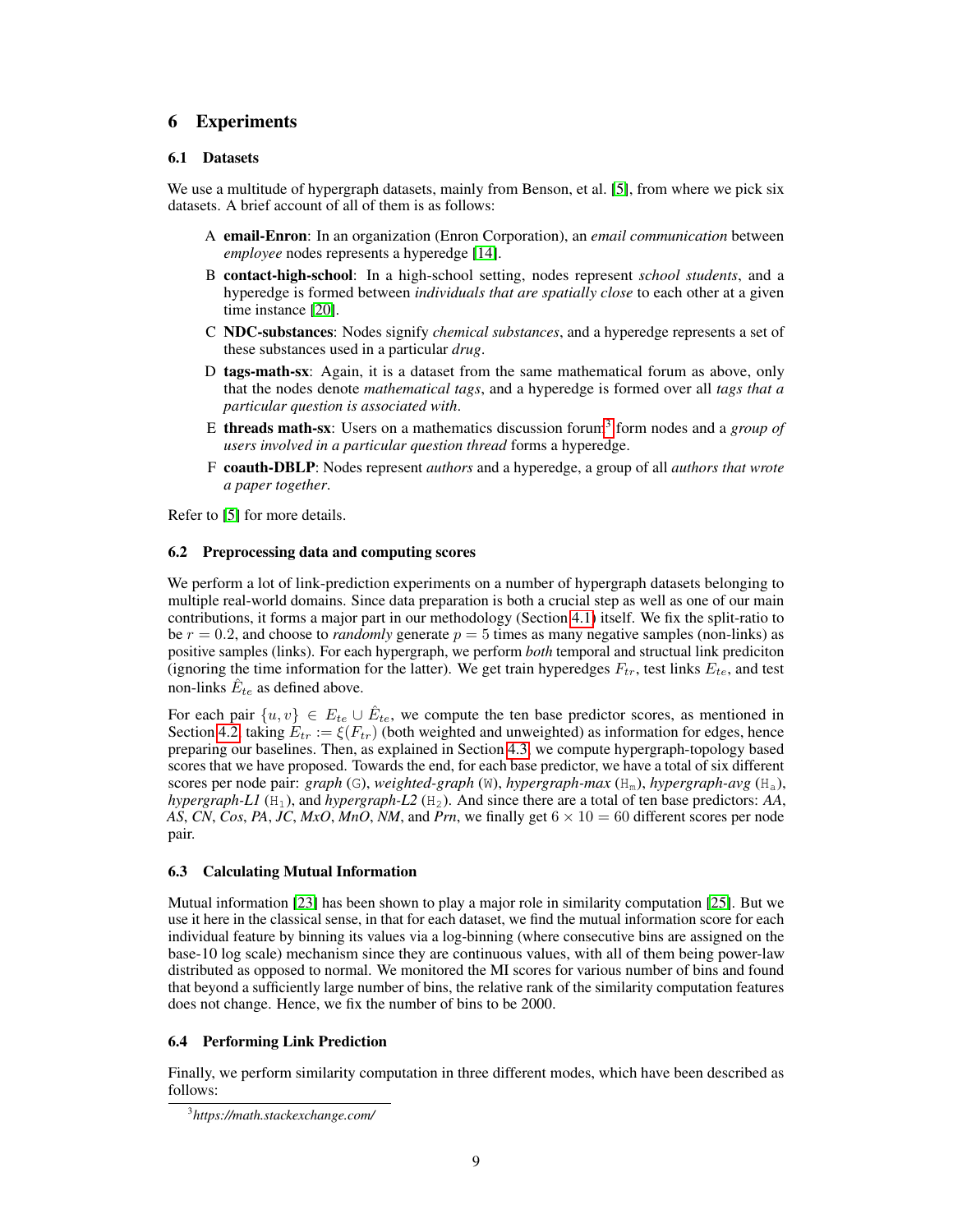

Figure 2: Mutual information scores denoting importance of six features (for all ten base predictors) in classifying links vs. non-links, computed on the coauth-DBLP hypergraph (dataset F)

- 1. **Standalone features**: In this mode, we simply use the predictor scores  $(G, W, H_m, H_a, H_1, H_2)$ calculated in Section [6.2](#page-8-2) for similarity computation, *i.e.*, predict links via the unsupervised similarity computation paradigm similar to Liben-Nowell et al. [\[17\]](#page-14-3). At the end, we would have a total of 60 standalone scores. Although we did not expect to do better than the baselines in this mode, we still observe decent performances).
- 2. *Micro-feature combination*: Here, we take various feature combinations, treating each of the ten base predictors separately. We have a total of five different feature combinations per base predictor: mic-G, mic-W, mic-H, mic-GH, mic-WH, where the first two correspond to singleton features  $G$  and  $W$ , and the last three to taking  $H$  individually,  $G$  and  $H$  together, and W and H together respectively (ref. Sections [4.2](#page-7-0) and [4.3\)](#page-7-1). In all, we have  $10 \times 5 = 50$ micro feature combinations for each dataset.
- 3. *Macro-feature combination*: This is similar to micro-feature combination, except *all* base predictors are taken together for each combination. That is, we take all graph-based features ( $mac-G$ ), all weighted-graph-based features ( $mac-W$ ), all hypergraph-based features (mac-H), and their combinations mac-GH and mac-WH. We have totally 5 macro-feature combinations for each dataset.

In case of *micro* and *macro* modes, we learn an XGBoost [\[8\]](#page-13-14) classifier to predict links (and get one classifier per feature combination), and in the *standalone* mode, the scores themselves are used as predictions. For the classification, we randomly split the prepared data  $E_{te} \cup \hat{E}_{te}$  further into train and test, this time for classification<sup>[4](#page-9-1)</sup>. Once we have the predictions by a feature combination, for evaluating performance, the predictions are compared with the labels (link/non-link) and ROC curves [\[9\]](#page-13-15) are derived, which are finally summarized using Area Under ROC (AUC).

# <span id="page-9-0"></span>7 Results and Discussion

We perform the experiments listed in the previous section on all the six datasets, all base predictors. For *micro* and *macro* modes, we get a total of 50 and 5 classifiers respectively (one per feature combination), and the same number of AUC scores, and for the *standalone* mode, we have 60 different AUC scores. Since owing to space limitations, it is difficult to show all the results here, we try our best to summarize all our experiments as best as possible using a handful of results. We run these experiments for a total of *five* times, so as to monitor the variance across different runs, since each experiment has at least one random step, *viz.*, sampling of non-links.

# 7.1 Mutual Information for Link Prediction

Treating each standalone score as a feature in a supervised setting, we compute their mutual information (MI) *w.r.t.* the positive (links) and negative (non-links) classes. For the dataset coauth-DBLP, we plot MI scores for both temporal and structural similarity computation for each base predictor. As could be observed, in the temporal case, except for AA, PA, and CN, where graph or weighted-graph MI outperforms the others, at least two hypergraph MI scores are better than the graph ones. This

<span id="page-9-1"></span><sup>&</sup>lt;sup>4</sup>Earlier, we had performed a train-test split in a temporal or a structural sense, which was a data preparation step. But here, the usual, supervised-learning oriented split of the *prepared* data into train and test has been performed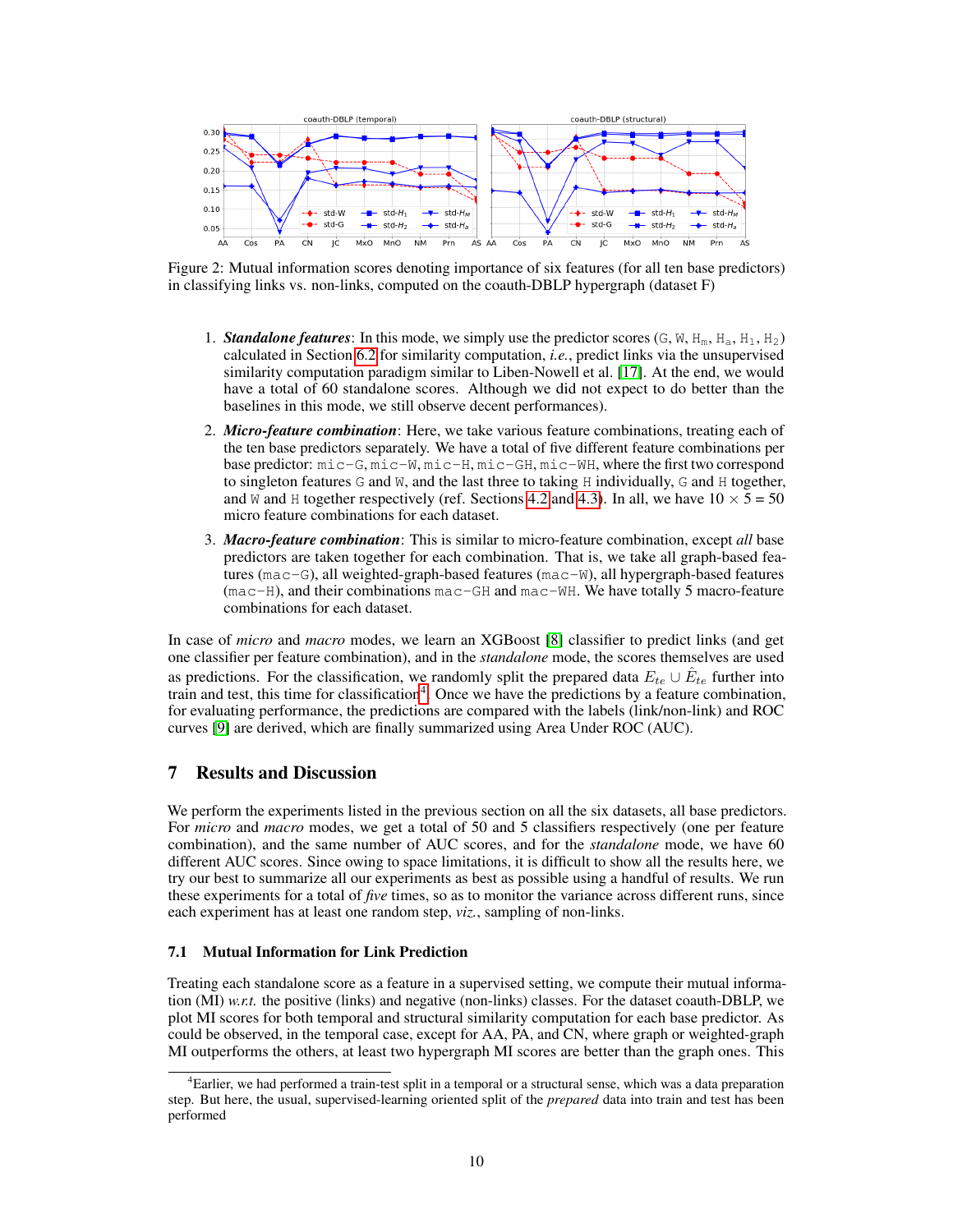Table 4: AUC scores (%) for structural (-s) and temporal (-t) link prediction using micro-featurecombination via XGBoost for *contact-high-school* (*i.e.*, dataset B). Row ids AA–Prn represent base predictors.

|          | $minc-G$       | $mic-W$        | $mic-H$        | $mic-GH$       | mic-WH         |
|----------|----------------|----------------|----------------|----------------|----------------|
| $AA-s$   | $93.0 \pm 0.7$ | $92.8 \pm 0.8$ | $93.3 + 0.6$   | $93.4 + 0.5$   | $93.4 + 0.6$   |
| $AS-s$   | $91.5 \pm 0.8$ | $88.3 \pm 0.6$ | $93.3 + 0.4$   | $93.5 + 0.4$   | $93.4 \pm 0.5$ |
| $CN-s$   | $93.0 + 0.7$   | $92.6 + 0.9$   | $92.9 + 0.3$   | $93.2 + 0.4$   | $93.2 + 0.4$   |
| $Cos-s$  | $92.9 \pm 0.8$ | $93.0 \pm 0.6$ | $93.1 + 0.3$   | $93.2 + 0.4$   | $93.5 + 0.5$   |
| $PA-S$   | $62.3 + 0.9$   | $60.9 + 1.6$   | $62.3 + 1.5$   | $62.6 + 1.2$   | $63.7 + 1.5$   |
| $JC-s$   | $92.8 + 0.5$   | $92.8 + 0.4$   | $93.1 + 0.3$   | $93.3 + 0.2$   | $93.3 + 0.3$   |
| $MxO-s$  | $92.6 + 0.4$   | $92.5 + 0.4$   | $93.2 + 0.4$   | $93.3 + 0.4$   | $93.3 + 0.3$   |
| $MnO-s$  | $92.6 + 0.9$   | $91.5 + 0.6$   | $93.0 + 0.2$   | $93.3 + 0.7$   | $93.1 + 0.3$   |
| $NM-s$   | $92.8 + 0.5$   | $92.5 \pm 0.3$ | $93.2 + 0.3$   | $93.3 + 0.3$   | $93.4 \pm 0.4$ |
| $Prn-s$  | $90.9 + 0.6$   | $90.8 \pm 0.8$ | $93.2 + 0.3$   | $93.2 + 0.3$   | $93.3 \pm 0.4$ |
| $AA-t$   | $86.3 + 2.4$   | $86.7 + 2.4$   | $87.3 \pm 2.0$ | $87.4 + 1.8$   | $87.9 + 2.2$   |
| $AS-t$   | $85.9 + 1.3$   | $84.0 + 1.4$   | $87.5 + 1.9$   | $86.9 + 1.8$   | $87.2 + 1.9$   |
| $CN-t$   | $87.3 + 2.0$   | $86.8 + 1.8$   | $86.4 + 1.9$   | $86.8 + 2.1$   | $87.4 + 2.1$   |
| $\cos-t$ | $87.5 + 1.6$   | $88.1 + 2.0$   | $87.4 + 1.8$   | $87.3 + 1.9$   | $87.5 \pm 2.1$ |
| $PA-t$   | $53.6 + 2.1$   | $54.0 + 2.3$   | $52.4 + 3.6$   | $55.0 + 2.7$   | $57.2 + 3.2$   |
| $JC-t$   | $87.5 \pm 1.9$ | 88.4 $\pm 1.9$ | $87.5 \pm 1.8$ | $87.4 \pm 1.7$ | $88.0 \pm 1.8$ |
| $MxO-t$  | $86.9 + 1.9$   | $87.7 + 1.3$   | $87.4 + 1.5$   | $87.2 + 1.6$   | $87.5 + 1.3$   |
| $MnO-t$  | $86.9 \pm 1.2$ | $86.6 + 1.5$   | $86.6 + 2.2$   | $86.5 + 1.9$   | $87.7 + 1.8$   |
| NM-t     | $86.6 \pm 2.0$ | $87.6 \pm 1.4$ | $87.3 \pm 1.8$ | $87.2 \pm 1.7$ | $87.9 \pm 1.8$ |
| Prn-t    | $84.0 + 2.6$   | $83.7 \pm 2.2$ | $87.3 + 2.0$   | $87.1 + 2.2$   | $87.5 + 2.1$   |

<span id="page-10-0"></span>Table 5: Rank-performances *w.r.t.* AUC scores from Table [8](#page-12-0) across all datasets.

|       | $minc-G$      | mic-W       | mic-H       | $minc-GH$   | mic-WH        |
|-------|---------------|-------------|-------------|-------------|---------------|
| $A-s$ | $3.6 \pm 0.5$ | $5.0 + 0.0$ | $3.2 + 0.7$ | $1.4 + 0.5$ | $1.8 \pm 0.7$ |
| $B-s$ | $4.0 + 0.4$   | $4.9 + 0.3$ | $3.0 + 0.4$ | $1.7 + 0.5$ | $1.4 + 0.4$   |
| $C-s$ | $4.0 + 0.2$   | $5.0 + 0.2$ | $2.3 + 0.5$ | $1.8 + 0.2$ | $1.8 + 0.2$   |
| $D-s$ | $4.3 + 0.5$   | $4.7 + 0.5$ | $2.6 + 0.4$ | $1.3 + 0.5$ | $2.1 + 0.4$   |
| $E-S$ | $4.2 + 0.2$   | $4.8 + 0.2$ | $1.9 + 0.3$ | $2.0 + 0.2$ | $2.0 + 0.2$   |
| $F-S$ | $3.1 + 0.3$   | $3.2 + 0.6$ | $3.0 + 0.0$ | $2.8 + 0.4$ | $2.8 + 0.4$   |
| $A-t$ | $4.8 + 0.4$   | $4.1 + 0.5$ | $3.0 + 0.4$ | $2.0 + 0.4$ | $1.1 + 0.3$   |
| $B-t$ | $3.7 + 1.1$   | $3.0 + 1.5$ | $3.3 + 1.2$ | $3.6 + 1.1$ | $1.4 + 0.5$   |
| $C-t$ | $3.3 \pm 0.6$ | $3.3 + 0.6$ | $2.8 + 0.3$ | $2.8 + 0.3$ | $2.7 + 0.6$   |
| $D-t$ | $4.3 + 0.5$   | $4.5 + 0.9$ | $2.8 + 0.7$ | $2.1 + 0.5$ | $1.2 + 0.5$   |
| $E-t$ | $4.2 + 0.7$   | $4.7 + 0.4$ | $2.2 + 0.5$ | $2.1 + 0.5$ | $1.8 + 0.6$   |
| $F-t$ | $3.2 + 0.6$   | $3.1 + 0.3$ | $3.0 + 0.0$ | $2.9 + 0.3$ | $2.8 + 0.6$   |

only means that hypergraph based scores have the potential to better *explain* links vs. non-links. We chose this dataset since it is the largest hypergraph we have used.

# 7.2 Micro Feature Combination Performances

As per the description of the *micro feature combination* mode in Section [6.4,](#page-8-3) we report AUC scores for the contact-high-school data in Table [8.](#page-12-0) It has to be interpreted as per various micro-feature combinations. As is clear from the highlighted numbers, except for Cos, JC, and MxO in the temporal similarity computation case (which perform best with  $m$   $\epsilon$ –W), in all other cases, feature combinations involving hypergraphs (mic-H, mic-GH, mic-WH) work best.

A similar trend could be seen from the rank-performance table of the *micro* mode (Table [5\)](#page-10-0), where at least one combination involving H ranks higher than the rest in each row. As compared with the analysis in the *standalone* mode, where individual features were used, the *micro* mode gives better scores; more so, when hypergraph features are involved.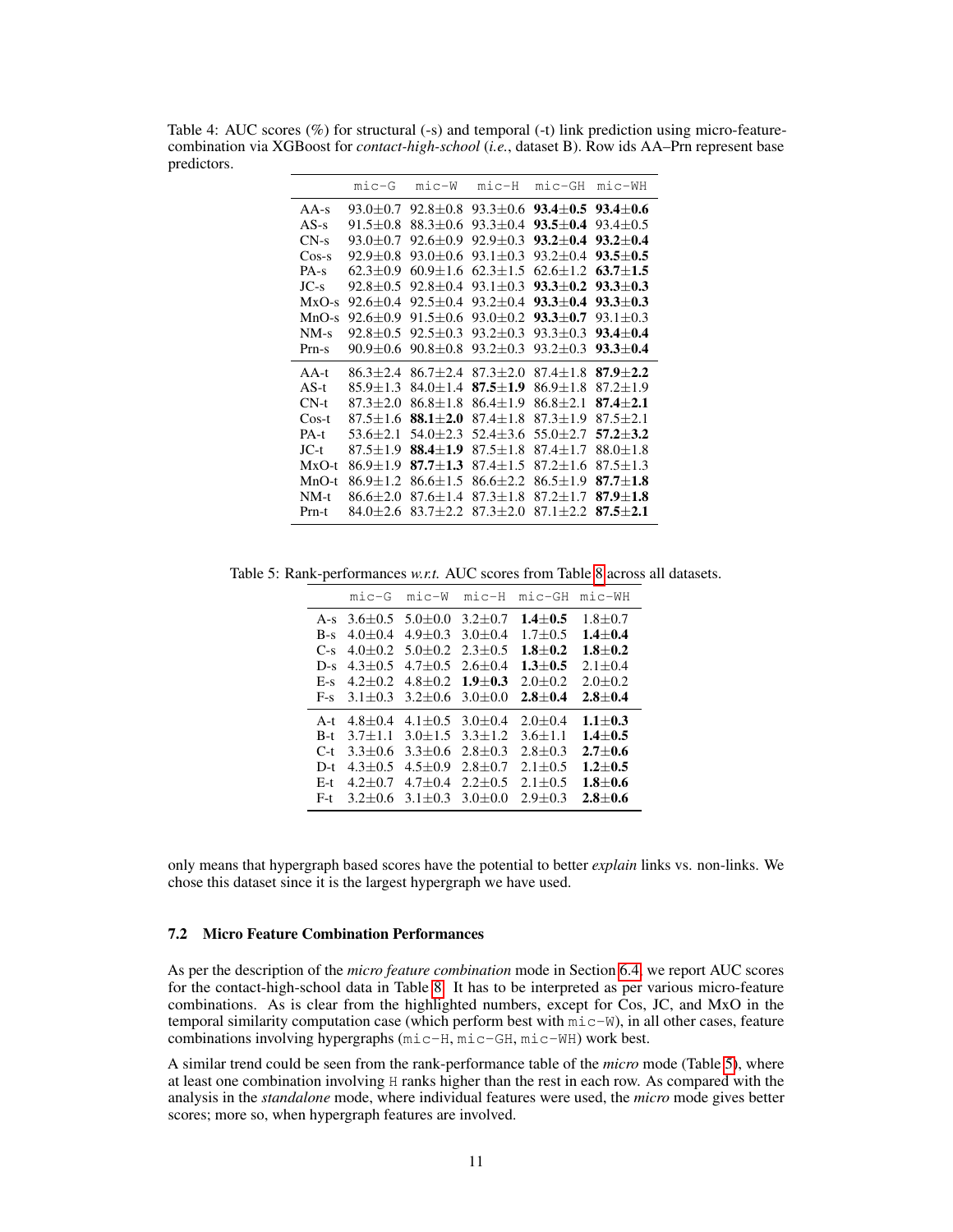|                                         | $mac-G$                                                                                                                                                                                                  | $mac-W$                                                                                                                                                                                                                                                                                                           | $mac-H$                                                                           | $mac-GH$                      | $mac-WH$ |
|-----------------------------------------|----------------------------------------------------------------------------------------------------------------------------------------------------------------------------------------------------------|-------------------------------------------------------------------------------------------------------------------------------------------------------------------------------------------------------------------------------------------------------------------------------------------------------------------|-----------------------------------------------------------------------------------|-------------------------------|----------|
| $B-S$                                   | A-s $93.10 \pm 1.00$ $93.06 \pm 1.05$ $93.89 \pm 0.41$ $93.90 \pm 0.52$ $94.10 \pm 0.54$<br>$93.40 + 0.46$                                                                                               |                                                                                                                                                                                                                                                                                                                   | 93.54 $\pm$ 0.41 93.46 $\pm$ 0.65 93.59 $\pm$ 0.72 <b>93.68</b> $\pm$ <b>0.44</b> |                               |          |
|                                         | $C-s$ 98.77+0.12<br>$D-s$ 95.16+0.08<br>E-s $96.90+0.15$ $96.86+0.14$ $97.19+0.14$ $97.20+0.16$ $97.19+0.15$<br>F-s $97.79 \pm 0.02$ $97.79 \pm 0.02$ $99.51 \pm 0.00$ $99.52 \pm 0.00$ $99.51 \pm 0.00$ | $98.73 \pm 0.12$ $98.87 \pm 0.11$<br>$95.35 \pm 0.12$ $96.56 \pm 0.12$ $96.60 \pm 0.09$ $96.56 \pm 0.11$                                                                                                                                                                                                          |                                                                                   | $98.88 + 0.10$ $98.89 + 0.15$ |          |
| $B-t$<br>$C-t$<br>$D-t$<br>E-t<br>$F-t$ | A-t 74.44±1.50 78.29±1.64 79.05±2.14 79.56±1.83 <b>84.76±1.40</b><br>$86.64 + 1.87$<br>$90.80 + 0.40$                                                                                                    | $87.92+1.67$ $87.31+1.93$ $86.96+1.81$ $88.46+1.68$<br>$58.89 + 0.06$ $59.15 + 0.05$ $61.01 + 0.07$ $61.08 + 0.06$ $61.41 + 0.07$<br>84.66 $\pm$ 0.25 84.95 $\pm$ 0.27 90.59 $\pm$ 0.14 90.59 $\pm$ 0.13 90.77 $\pm$ 0.15<br>$85.29 \pm 0.04$ $86.00 \pm 0.04$ $87.93 \pm 0.04$ $88.00 \pm 0.04$ $88.44 \pm 0.05$ | $91.63 + 0.35$ $91.31 + 0.34$                                                     | $91.53 + 0.33$ $92.23 + 0.30$ |          |

<span id="page-11-0"></span>Table 6: XGBoost classification AUC scores for link prediction performed using various feature combinations: G, W, H, GH, WH

<span id="page-11-1"></span>Table 7: AUC scores (%) for structural (-s) and temporal (-t) link prediction using standalone features for *contact-high-school* (*i.e.*, dataset B). Row ids AA–Prn represent base predictors.

|          | std-G              | std-W          | std-Hm         | std-H <sub>a</sub> | $std-H_1$      | $std-H2$       |
|----------|--------------------|----------------|----------------|--------------------|----------------|----------------|
| $AA-s$   | $93.0 + 0.5$       | $92.8 \pm 0.3$ | $89.1 \pm 0.3$ | $92.1 \pm 0.3$     | $92.4 \pm 0.4$ | $92.6 \pm 0.4$ |
| $AS-s$   | $91.2 \pm 0.3$     | $88.1 \pm 0.2$ | $69.7 \pm 0.3$ | $91.9 \pm 0.3$     | $92.6 + 0.4$   | $92.8 + 0.4$   |
| $CN-s$   | $92.8 \pm 0.5$     | $92.4 \pm 0.3$ | 77.3±0.4       | $92.0 \pm 0.3$     | $92.2 + 0.4$   | $92.2 + 0.4$   |
| $Cos-s$  | $92.8 + 0.4$       | $92.8 \pm 0.2$ | $77.9 \pm 0.3$ | $92.0 + 0.3$       | $92.4 + 0.4$   | $92.6 + 0.4$   |
| $PA-S$   | $63.6 \pm 0.6$     | $62.0 \pm 0.8$ | $55.0 \pm 0.4$ | $56.0 \pm 1.2$     | $62.6 \pm 0.8$ | $62.1 \pm 0.9$ |
| $JC-s$   | $92.8 \!\pm\! 0.4$ | $92.8 \pm 0.3$ | $77.9 \pm 0.3$ | $92.0 \pm 0.3$     | $92.5 + 0.4$   | $92.7 + 0.4$   |
| $MxO-s$  | $92.6 \pm 0.4$     | $92.6 \pm 0.3$ | $77.7 \pm 0.3$ | $92.0 \pm 0.3$     | $92.5 \pm 0.4$ | $92.7 \pm 0.4$ |
| $MnO-s$  | $92.4 + 0.3$       | $91.2 \pm 0.1$ | 77.3±0.4       | $92.0 \pm 0.3$     | $92.3 \pm 0.4$ | $92.4 \pm 0.4$ |
| $NM-s$   | $92.8 \!\pm\! 0.4$ | $92.7 \pm 0.3$ | 77.9±0.3       | $92.0 \pm 0.3$     | $92.5 + 0.4$   | $92.6 \pm 0.4$ |
| Prn-s    | $90.6 + 0.4$       | $90.1 + 0.2$   | 77.9±0.3       | $92.0 + 0.3$       | $92.4 + 0.4$   | $92.6 + 0.4$   |
| $AA-t$   | $87.9 + 0.3$       | $87.8 \pm 0.3$ | $83.5 + 0.2$   | $88.0 + 0.2$       | $86.7 + 0.3$   | $87.0 + 0.3$   |
| $AS-t$   | $87.5 \pm 0.2$     | $84.8 \pm 0.3$ | $67.1 \pm 0.3$ | $88.0 \pm 0.2$     | 87.1±0.3       | $87.5 \pm 0.3$ |
| $CN-t$   | $87.7+0.3$         | $87.4 + 0.3$   | $72.2 \pm 0.3$ | $87.9 + 0.2$       | $86.5 \pm 0.3$ | $86.5 \pm 0.3$ |
| $\cos-t$ | $88.5 + 0.2$       | $88.5 + 0.2$   | $73.3 + 0.3$   | $88.0 + 0.2$       | $86.8 + 0.3$   | $87.1 \pm 0.3$ |
| $PA-t$   | $53.8 \pm 0.3$     | $53.8 \pm 0.3$ | $51.2 + 0.4$   | $50.3 + 0.4$       | $52.5 + 0.4$   | $52.3 + 0.4$   |
| $JC-t$   | $88.4 \pm 0.2$     | $88.4 \pm 0.2$ | $73.2 \pm 0.3$ | $88.0 \pm 0.2$     | $86.9 \pm 0.3$ | $87.2 \pm 0.3$ |
| $MxO-t$  | $87.9 + 0.2$       | $88.0 + 0.2$   | 72.6+0.3       | $88.0 + 0.2$       | $86.9 + 0.3$   | $87.2 + 0.3$   |
| $MnO-t$  | $88.2 + 0.2$       | $87.1 \pm 0.2$ | $72.2 + 0.3$   | $88.0 + 0.2$       | $86.7 + 0.3$   | $86.8 \pm 0.3$ |
| $NM-t$   | $88.3 \pm 0.2$     | $88.2 \pm 0.2$ | $73.2 \pm 0.3$ | $88.0 \pm 0.2$     | $86.8 \pm 0.3$ | $87.1 \pm 0.3$ |
| Prn-t    | $85.8 \pm 0.2$     | $85.0 \pm 0.2$ | $73.3 \pm 0.3$ | $88.0 + 0.2$       | $86.8 \pm 0.3$ | $87.1 \pm 0.3$ |

# 7.3 Macro Feature Combination Performances

Finally, partitioning the features as per the *macro* mode in Section [6.4](#page-8-3) gives us a total of five feature combinations, all of whose performances have been listed in Table [6.](#page-11-0) The hypergraph based features perform much better with these feature combinations. Even though mac-H underperforms the last two columns, compared with the purely graph oriented feature combinations (*mac-G* and *mac-W*), except for B-s, B-t, and D-t, it performs better.

# 7.4 Standalone Feature Performances

For link prediction experiments in the *standalone* mode (Section [6.4\)](#page-8-3), we show results only for a single dataset: *contact-high-school* (dataset B) in Table [7.](#page-11-1)

Although we did not expect to do better than the baselines in the standalone mode, since individual hypergraph scores might not be powerful link predictors, yet we observe decent performances in the last four columns (the only ones that correspond to hypergraph-based scores). Going by a base predictor individually (row-wise), graph-versions (std-G) of Adamic Adar (AA) for structural- and Cosine Similarity (Cos) for the temporal-mode perform best.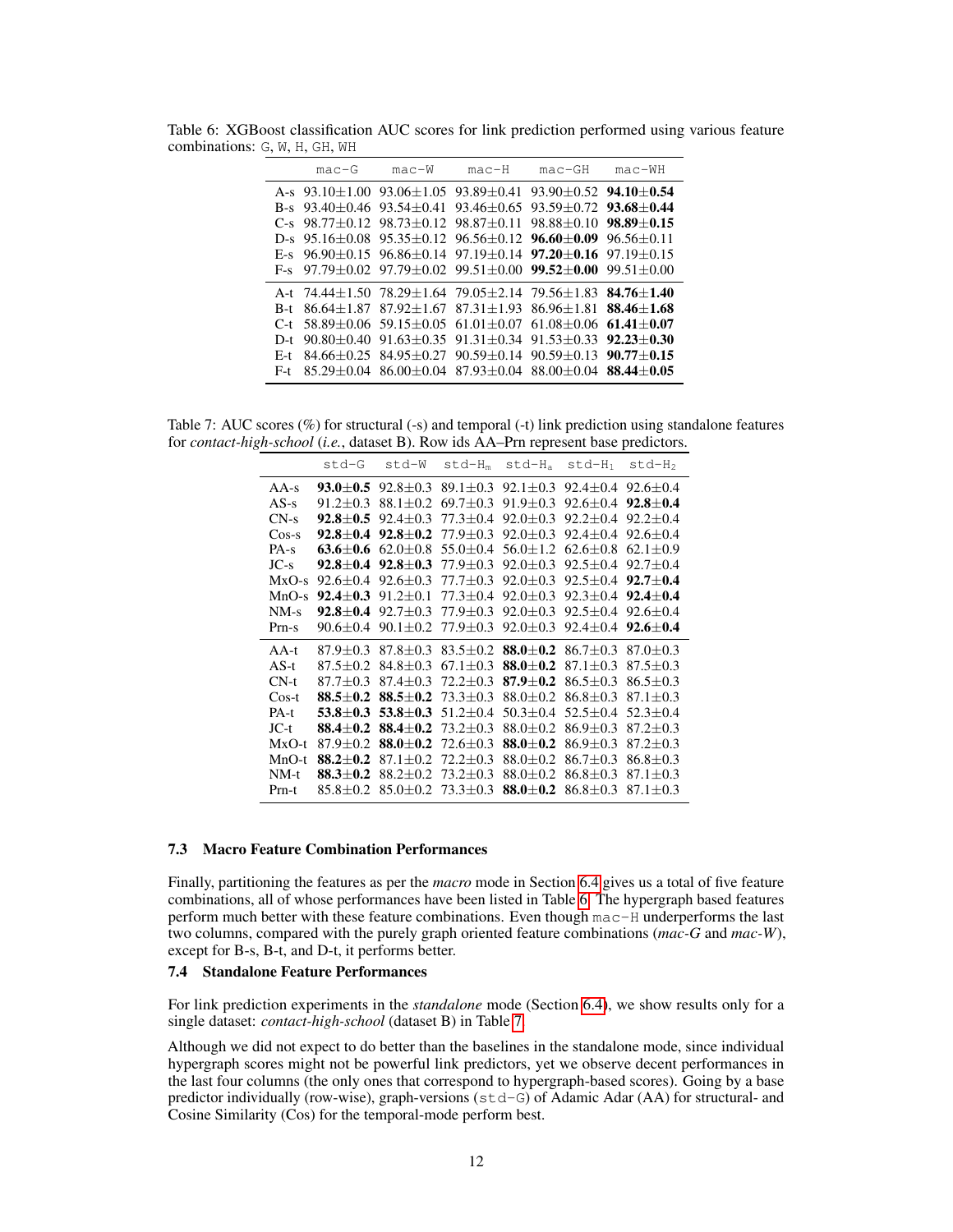<span id="page-12-0"></span>Table 8: AUC scores (%) for structural (-s) and temporal (-t) link prediction using micro-featurecombination via XGBoost for *contact-high-school* (*i.e.*, dataset B). Row ids AA–Prn represent base predictors.

|         | $minc-G$       | $mic-W$        | $minc-H$       | $mic-GH$       | $mic-WH$           |
|---------|----------------|----------------|----------------|----------------|--------------------|
| $AA-s$  | $93.0 \pm 0.7$ | $92.8 + 0.8$   | $93.3 + 0.6$   | $93.4 + 0.5$   | $93.4 + 0.6$       |
| $AS-s$  | $91.5 + 0.8$   | $88.3 + 0.6$   | $93.3 + 0.4$   | $93.5 \pm 0.4$ | $93.4 + 0.5$       |
| $CN-s$  | $93.0 + 0.7$   | $92.6 + 0.9$   | $92.9 + 0.3$   | $93.2 + 0.4$   | $93.2 + 0.4$       |
| $Cos-s$ | $92.9 + 0.8$   | $93.0 + 0.6$   | $93.1 + 0.3$   | $93.2 + 0.4$   | $93.5 + 0.5$       |
| $PA-S$  | $62.3 \pm 0.9$ | $60.9 + 1.6$   | $62.3 + 1.5$   | $62.6 \pm 1.2$ | $63.7 + 1.5$       |
| $JC-s$  | $92.8 + 0.5$   | $92.8 + 0.4$   | $93.1 + 0.3$   | $93.3 + 0.2$   | $93.3 + 0.3$       |
| $MxO-s$ | $92.6 \pm 0.4$ | $92.5 + 0.4$   | $93.2 + 0.4$   | $93.3 + 0.4$   | $93.3 + 0.3$       |
| $MnO-s$ | $92.6 + 0.9$   | $91.5 + 0.6$   | $93.0 + 0.2$   | $93.3 + 0.7$   | $93.1 + 0.3$       |
| $NM-s$  | $92.8 + 0.5$   | $92.5 + 0.3$   | $93.2 + 0.3$   | $93.3 + 0.3$   | $93.4 + 0.4$       |
| $Prn-s$ | $90.9 + 0.6$   | $90.8 + 0.8$   | $93.2 + 0.3$   | $93.2 + 0.3$   | $93.3 + 0.4$       |
| $AA-t$  | $86.3 + 2.4$   | $86.7 + 2.4$   | $87.3 + 2.0$   | $87.4 \pm 1.8$ | $87.9 + 2.2$       |
| $AS-t$  | $85.9 \pm 1.3$ | $84.0 + 1.4$   | $87.5 + 1.9$   | $86.9 \pm 1.8$ | $87.2 \pm 1.9$     |
| $CN-t$  | $87.3 \pm 2.0$ | $86.8 \pm 1.8$ | $86.4 \pm 1.9$ | $86.8 \pm 2.1$ | $87.4 + 2.1$       |
| $Cos-t$ | $87.5 \pm 1.6$ | $88.1 + 2.0$   | $87.4 + 1.8$   | $87.3 + 1.9$   | $87.5 + 2.1$       |
| $PA-t$  | $53.6 + 2.1$   | $54.0 + 2.3$   | $52.4 + 3.6$   | $55.0 + 2.7$   | $57.2 + 3.2$       |
| $JC-t$  | $87.5 \pm 1.9$ | $88.4 \pm 1.9$ | $87.5 \pm 1.8$ | $87.4 \pm 1.7$ | $88.0 \pm 1.8$     |
| $MxO-t$ | $86.9 + 1.9$   | $87.7 + 1.3$   | $87.4 + 1.5$   | $87.2 + 1.6$   | $87.5 + 1.3$       |
| $MnO-t$ | $86.9 \pm 1.2$ | $86.6 + 1.5$   | $86.6 + 2.2$   | $86.5 + 1.9$   | $87.7 + 1.8$       |
| NM-t    | $86.6 \pm 2.0$ | $87.6 \pm 1.4$ | $87.3 + 1.8$   | $87.2 + 1.7$   | $87.9 + 1.8$       |
| Prn-t   | $84.0 + 2.6$   | $83.7 + 2.2$   | $87.3 + 2.0$   | $87.1 + 2.2$   | $87.5 \!\pm\! 2.1$ |

<span id="page-12-1"></span>Table 9: Rank-performances *w.r.t.* AUC scores from Table [7](#page-11-1) across all datasets. Row ids A–F represent dataset ids (ref. Section [6.1\)](#page-8-4), where -s and -t refer to structural and temporal respectively.

|       | std-G         | st.d-W      | $std-H_m$   | std-H <sub>a</sub> | $std-H_1$   | std-H <sub>2</sub> |
|-------|---------------|-------------|-------------|--------------------|-------------|--------------------|
| $A-S$ | $1.3 \pm 0.6$ | $3.8 + 1.0$ | $3.0 + 1.5$ | $3.2 + 1.3$        | $5.4 + 1.3$ | $4.3 \pm 1.0$      |
| $B-s$ | $1.8 + 1.2$   | $3.2 + 1.3$ | $6.0 + 0.0$ | $4.5 + 0.8$        | $3.2 + 0.9$ | $2.2 + 1.0$        |
| $C-s$ | $3.2 + 1.1$   | $4.1 + 1.3$ | $1.4 + 1.2$ | $5.8 \pm 0.6$      | $3.7 + 1.0$ | $2.8 + 0.9$        |
| $D-s$ | $4.0 + 1.1$   | $4.3 + 1.6$ | $3.4 + 0.8$ | $5.7 + 0.6$        | $2.2 + 0.6$ | $1.4 + 0.7$        |
| $E-S$ | $4.1 + 1.3$   | $3.8 + 0.9$ | $3.0 + 1.1$ | $5.8 + 0.6$        | $2.2 + 1.0$ | $2.2 + 0.7$        |
| $F-S$ | $3.4 + 0.4$   | $3.4 + 0.2$ | $3.6 + 0.4$ | $3.8 + 0.8$        | $3.2 + 0.8$ | $3.6 + 0.2$        |
| $A-t$ | $2.9 + 0.7$   | $1.6 + 1.2$ | $3.8 + 1.2$ | $2.1 + 0.7$        | $5.8 + 0.4$ | $4.8 + 0.4$        |
| $B-t$ | $2.0 + 0.9$   | $2.7 + 1.3$ | $5.9 + 0.3$ | $2.2 + 1.5$        | $4.4 + 0.8$ | $3.6 + 0.8$        |
| $C-t$ | $3.2 + 1.4$   | $3.1 + 1.6$ | $2.6 + 1.0$ | $4.4 + 0.9$        | $4.1 + 1.2$ | $3.5 + 1.0$        |
| D-t   | $4.0 + 0.9$   | $4.0 + 1.6$ | $3.6 + 0.9$ | $5.8 + 0.6$        | $1.8 + 0.5$ | $1.8 + 0.7$        |
| $E-t$ | $4.1 + 1.3$   | $3.6 + 1.1$ | $3.6 + 0.9$ | $5.8 + 0.6$        | $1.6 + 0.8$ | $2.2 + 0.6$        |
| $F-t$ | $3.4 + 0.4$   | $3.2 + 0.8$ | $3.6 + 0.4$ | $3.8 + 0.8$        | $3.4 + 0.2$ | $3.6 + 0.2$        |

We consolidate these results for all datasets by finding the mean (over all base predictors) "rank" among all standalone modes (std-G, std-W, std-H<sub>m</sub>, std-H<sub>a</sub>, std-H<sub>1</sub>, std-H<sub>2</sub>) in Table [9.](#page-12-1) This is how it has to be interpreted: for example, for dataset A, in the structural mode rank of  $std-G$ being  $1.3 \pm 0.6$  means out of the six standalone modes,  $\text{std-G}$  stands at a mean position of 1.3 (with variance 0.6), when evaluated across all base predictors.

# 8 Conclusion and Future Work

Structural (topological) node similarity scores have a long history in similarity computation, and have been equally successful as well. Also, hypergraph networks are very frequently used in works involving similarity computation, albeit not being exploited for the task per se. We set out to use the underlying hypergraph structure of networks to generate new features for similarity computation. Apart from establishing a strong theoretical foundation by devising functional templates that could help standard similarity computation scores getting translated from graphs to hypergraphs, we are also able to elucidate hypergraphs' contribution in predicting links. We perform a number of experiments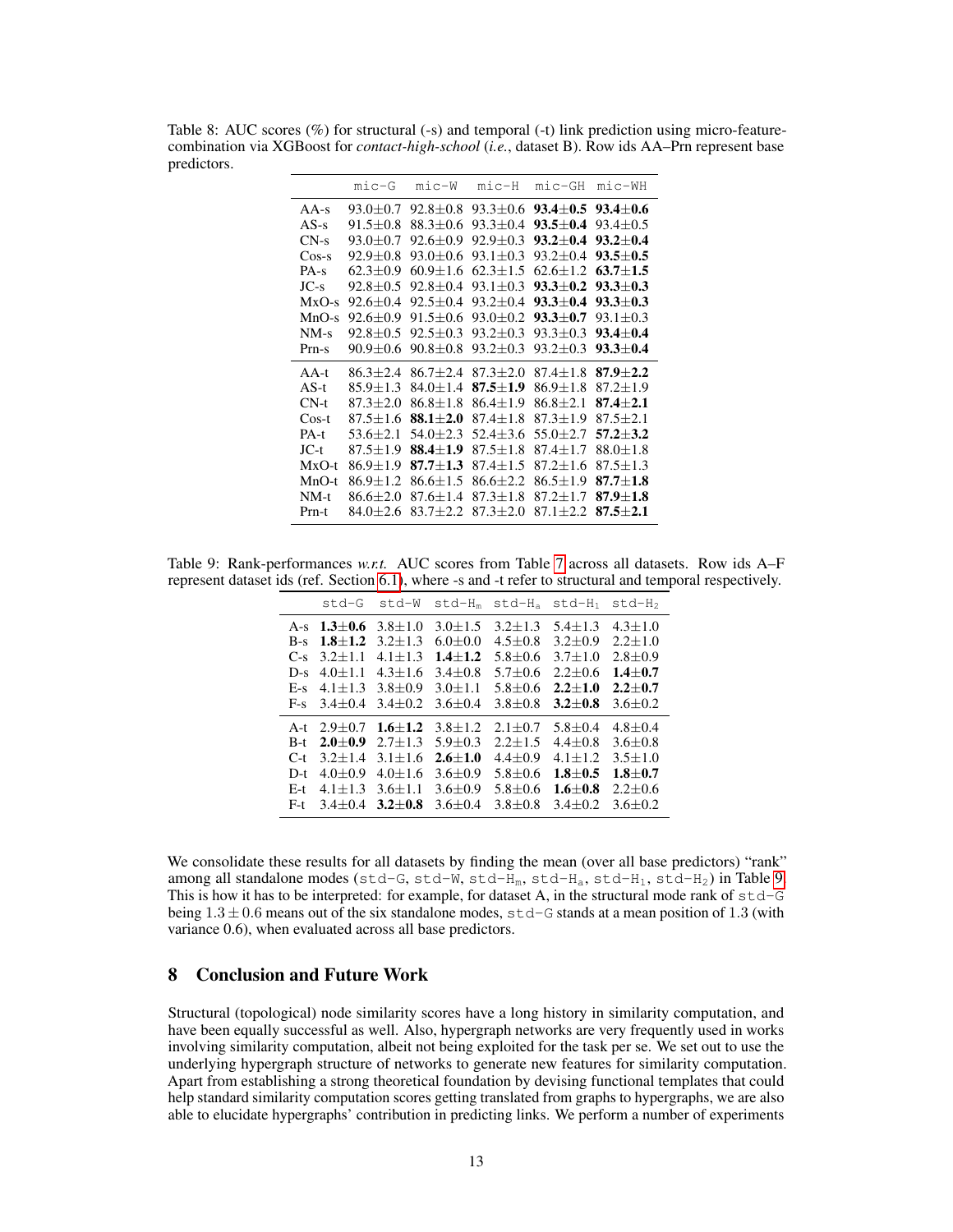to show the importance of using hypergraph-based topological features for similarity computation, including showing a mutual-information based perspective. A few take-away messages are:

- 1. Higher-order structure does have richer information than graphs.
- 2. When available, using the underlying hypergraph structure would term fruitful in link prediction.
- 3. Various matrix norms combine hyperedge information in different ways; the best bet is to use multiple norms and choose the best.
- 4. Unless the similarity computation model overfits, all hypergraph features should be used, if possible.

As a next step, we would like to use the functional-formulation for global, random-walk based measures.

# References

- <span id="page-13-9"></span>[1] Lada A Adamic and Eytan Adar. Friends and neighbors on the web. *Social networks*, 25(3):211– 230, 2003.
- <span id="page-13-6"></span>[2] Sameer Agarwal, Kristin Branson, and Serge Belongie. Higher order learning with graphs. In *Proceedings of the 23rd International Conference on Machine Learning*, ICML '06, pages 17–24, New York, NY, USA, 2006. ACM.
- <span id="page-13-7"></span>[3] Mohammad Al Hasan, Vineet Chaoji, Saeed Salem, and Mohammed Zaki. Link prediction using supervised learning. In *SDM06: workshop on link analysis, counter-terrorism and security*. Proceedings of SDM, 2006.
- <span id="page-13-1"></span>[4] Juan I Fuxman Bass, Alos Diallo, Justin Nelson, Juan M Soto, Chad L Myers, and Albertha JM Walhout. Using networks to measure similarity between genes: association index selection. *Nature methods*, 10(12):1169, 2013.
- <span id="page-13-12"></span>[5] Austin R Benson, Rediet Abebe, Michael T Schaub, Ali Jadbabaie, and Jon Kleinberg. Simplicial closure and higher-order link prediction. *arXiv preprint arXiv:1802.06916*, 2018.
- <span id="page-13-4"></span>[6] Claude Berge. *Hypergraphs: combinatorics of finite sets*, volume 45. Elsevier, 1984.
- <span id="page-13-5"></span>[7] Alain Bretto. Hypergraph theory. *An introduction. Mathematical Engineering. Cham: Springer*, 2013.
- <span id="page-13-14"></span>[8] Tianqi Chen and Carlos Guestrin. Xgboost: A scalable tree boosting system. In *Proceedings of the 22nd acm sigkdd international conference on knowledge discovery and data mining*, pages 785–794. ACM, 2016.
- <span id="page-13-15"></span>[9] Jesse Davis and Mark Goadrich. The relationship between precision-recall and roc curves. In *Proceedings of the 23rd international conference on Machine learning*, pages 233–240. ACM, 2006.
- <span id="page-13-3"></span>[10] Francois Fouss, Alain Pirotte, Jean-Michel Renders, and Marco Saerens. Random-walk computation of similarities between nodes of a graph with application to collaborative recommendation. *IEEE Transactions on knowledge and data engineering*, 19(3):355–369, 2007.
- <span id="page-13-0"></span>[11] Liang Gou, Xiaolong Zhang, Hung-Hsuan Chen, Jung-Hyun Kim, and C Lee Giles. Social network document ranking. In *Proceedings of the 10th annual joint conference on Digital libraries*, pages 313–322, 2010.
- <span id="page-13-11"></span>[12] Raf Guns. Link prediction. In *Measuring scholarly impact*, pages 35–55. Springer, 2014.
- <span id="page-13-8"></span>[13] Leo Katz. A new status index derived from sociometric analysis. *Psychometrika*, 18(1):39–43, Mar 1953.
- <span id="page-13-13"></span>[14] Bryan Klimt and Yiming Yang. Introducing the enron corpus. In *CEAS*, 2004.
- <span id="page-13-2"></span>[15] Eungju Kwon, Jongwoo Kim, Nojeong Heo, and Sanggil Kang. Personalized recommendation system using level of cosine similarity of emotion word from social network. *Journal of Information Technology and Architecture*, 9(3):333–344, 2012.
- <span id="page-13-10"></span>[16] Dong Li, Zhiming Xu, Sheng Li, and Xin Sun. Link prediction in social networks based on hypergraph. In *Proceedings of the 22nd International Conference on World Wide Web*, pages 41–42. ACM, 2013.